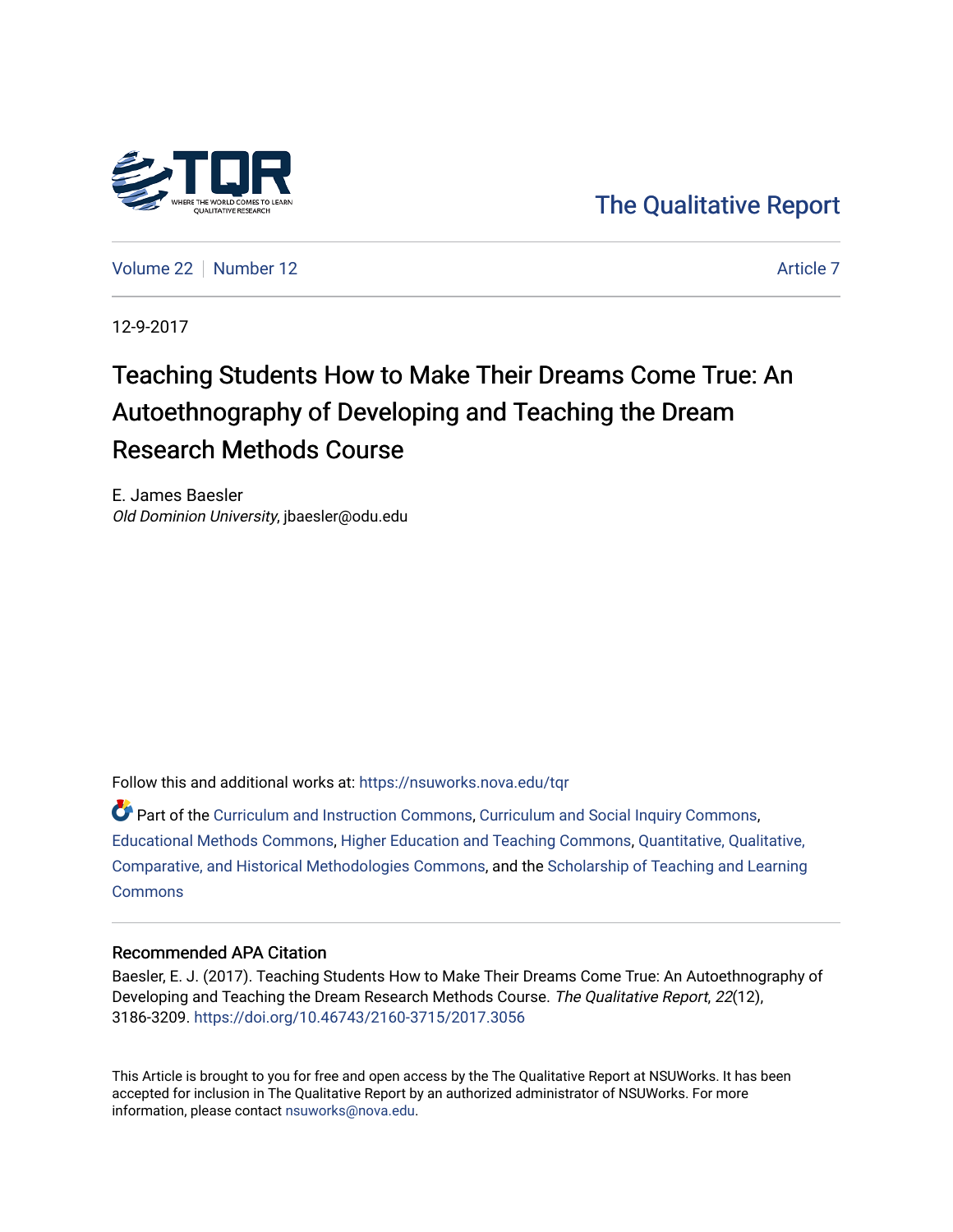# **Qualitative Research Graduate Certificate** Indulge in Culture Exclusively Online . 18 Credits **LEARN MORE**

## Teaching Students How to Make Their Dreams Come True: An Autoethnography of Developing and Teaching the Dream Research Methods Course

#### Abstract

How to make students' dreams come true is the central focus of this autoethnography that chronicles the story of the transformation of a traditional undergraduate communication research methods course into a new and creative dream research methods course. Pedagogical and institutional issues in teaching the traditional methods course join personal influences in my life story to birth the new dream research methods course. The content and format of the new course are described chronologically using personal stories, student perspectives, advice to teachers, and reflection questions. I encourage teachers, by experimenting with the ideas in the dream research methods course, to serve as midwives for helping bring their students' dreams to birth.

#### Keywords

Research Methods, Dreams, Teaching, Learning, Autoethnography, Purple Cow

#### Creative Commons License



This work is licensed under a [Creative Commons Attribution-Noncommercial-Share Alike 4.0 License](https://creativecommons.org/licenses/by-nc-sa/4.0/).

#### Acknowledgements

I wish to acknowledge my early teachers of social science, Cal Hylton, and Michael and Judee Burgon, and my later teachers of autoethnography that I only knew from their writings, Bud Goodall, Jr., Carolyn Ellis, and Robert Coles.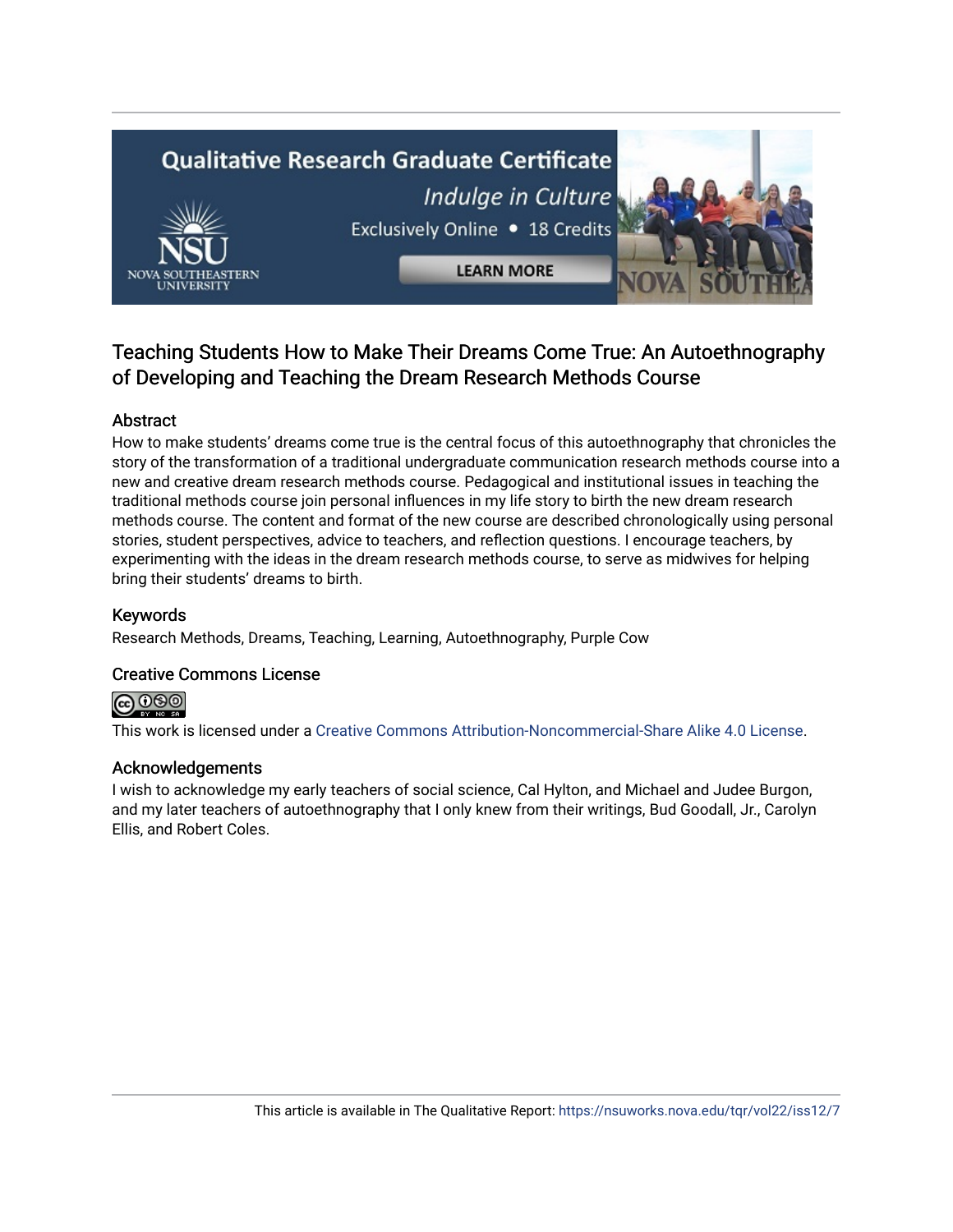

## **Teaching Students How to Make Their Dreams Come True**

E. James Baesler Old Dominion University, Norfolk, Virginia, USA

*How to make students' dreams come true is the central focus of this autoethnography that chronicles the story of the transformation of a traditional undergraduate communication research methods course into a new and creative dream research methods course. Pedagogical and institutional issues in teaching the traditional methods course join personal influences in my life story to birth the new dream research methods course. The content and format of the new course are described chronologically using personal stories, student perspectives, advice to teachers, and reflection questions. I encourage teachers, by experimenting with the ideas in the dream research methods course, to serve as midwives for helping bring their students' dreams to birth. Keywords: Research Methods, Dreams, Teaching, Learning, Autoethnography, Purple Cow*

I lay half naked on a bed in a small room when I felt cool gel and the tip of a rubber probe contact my chest. On the other end of the probe, I hear the young voice of a female medical technician ask, "So, what do you do?" I've been asked this question, the equivalent of "what do you do for a living," hundreds of times over my thirty-some years of teaching. I pull out my pat answer, "I'm a professor at Old Dominion University." A predictable follow-up question jabs me, "What do you teach?" I counter with the names of a few courses I teach (e.g., theory, methods, peace, listening), and the conversation abruptly ends. In hindsight, I wonder: what if I chose to respond differently? What if I said, "I teach people how to listen to the SONG of life, how to make their lives more wonderful through peaceful communication, and I teach students how to make their dreams come true."<sup>1</sup>

*How to make students dreams come true* is the central focus of this autoethnography that chronicles the story of the transformation of a traditional undergraduate research methods course into a new and creative *dream research methods course*. To situate the autoethnography in a historical context, I provide a two-decade curricular summary of the transformation from the *old way* of teaching research methods to the *new way* of teaching research at my home institution.<sup>2</sup>

**.** 

<sup>&</sup>lt;sup>1</sup> This episode is a real interaction that took place in January of 2017. The reframed response to the medical technician represents three courses that I regularly teach: (1) *Listening to the SONG of life* (Baesler, 2017) is a listening course where SONG is an acronym that stands for listening to life in the contexts of *S*elf, *O*thers, *N*ature, and *G*od or the divine, (2) "Making life more wonderful through nonviolent communication" is a phrase used by Marshall Rosenberg (2005) that I frequently repeat when teaching the *Nonviolent Communication and Peace* class (Baesler & Lauricella, 2013), and (3) "How to make dreams come true" is the central focus of a new type of research methods course that I developed called the *Purple Cow Dream Research Methods Class* (Baesler, 2016). <sup>2</sup> I started teaching a social science based undergraduate research methods course in the mid 1980's as a PhD student at the University of Arizona Tucson under the direction of Michael and Judee Burgoon. Beginning in 1990, as assistant professor of Communication at Old Dominion University in Norfolk, Virginia, I taught research methods for 25 years before developing and teaching the new purple cow dream research methods course the past two years.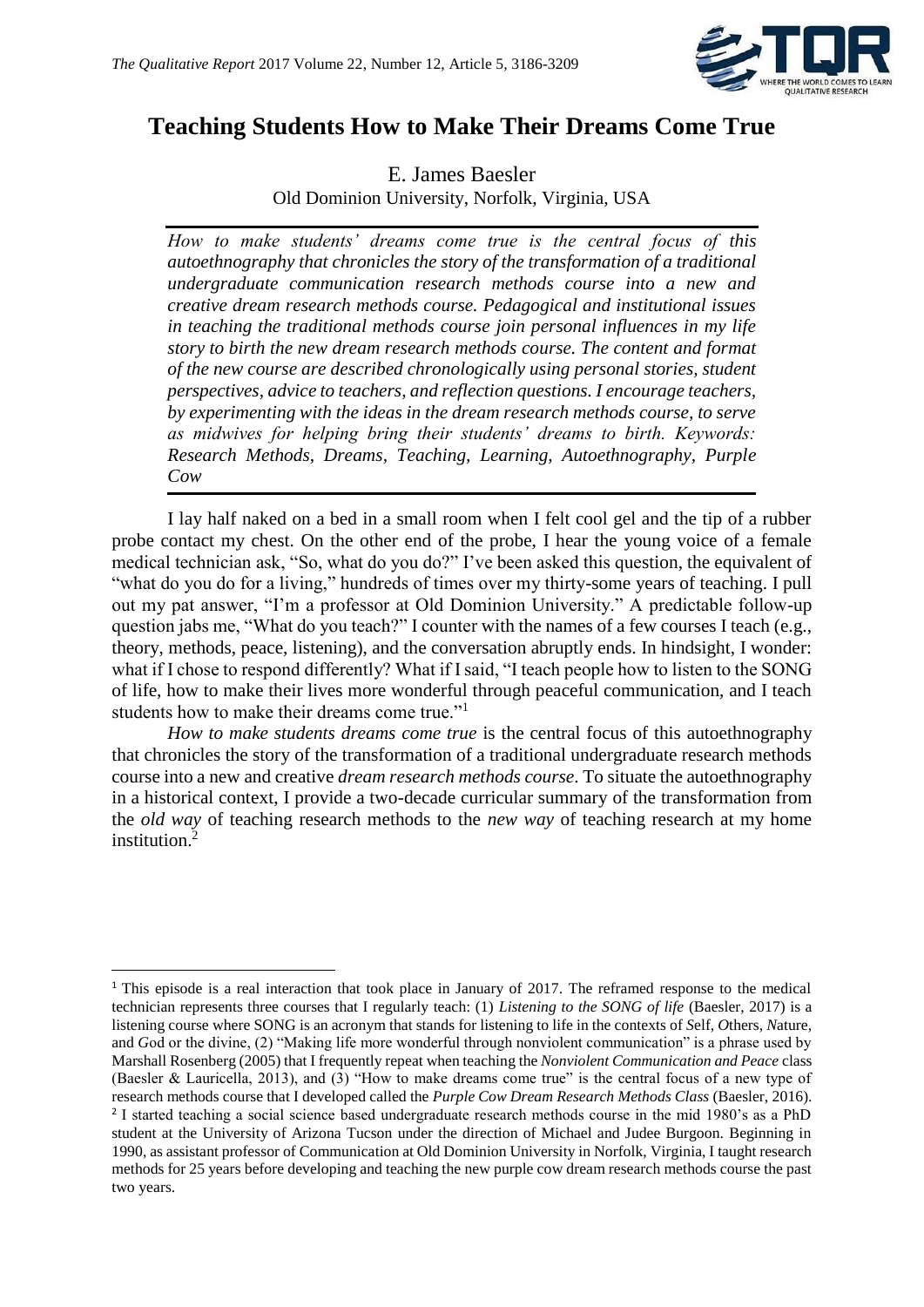#### **For Reflection**

#### **This section represents the first in a series of reflection sections where I invite teachers, primarily of research methods, to meditate/consider/contemplate on a theme related to teaching.**

How do you respond to the question, "What do you do for a living?" when asked by someone outside of the academy? Do you invoke prescribed social roles, status symbols, and/or describe work-related activities? How might we reframe our response to the gambit "what do you do for a living?" in ways that create more openings for dialogue?

For teachers of undergraduate students, how is *time* a teacher for you, that is, how has your teaching evolved over time? Specifically, how would you describe your *old ways* of teaching in comparison to the way you teach now? In what ways have you integrated time tested old ways of teaching with new innovative ways of teaching?

#### **Autoethnography as Method**

Before delving into the story, I make explicit my assumptions about the autoethnographic methodology that I employ in this narrative. My understanding of autoethnography as a method of academic research is grounded in two sets of assumptions. First, language is a primary medium by which we are conscious, understand the world, and communicate our learnings to others in *stories* (Coles, 1990). As stories have a beginning, middle, and end, I set the scene for my life as a teacher in a communication department at an urban university faced with several challenges in teaching the research methods course. I describe the process of meeting these challenges by creating an alternative way to teach research methods that allows students to make their dreams come true. A second assumption of autoethnography is that *signs,* in and outside of a particular context in the life-world, serve as entry points to a variety of ways that reflect and enhance meanings in the ongoing story of life (Goodall, 1996). There are many such signs from the life-world of the academy (e.g., faculty issues, administrative forces) and my personal life (e.g., home schooling, spirituality) that contribute to the on-going story of how I teach research methods as a dream course.

In addition, a *good* autoethnography, based on my reading of autoethnographers in the field of Communication (Bochner, 2014; Chang & Boyd, 2011; Ellis, 2004; Frentz, 2008; Goodall, 1996; Holman Jones, Adams, & Ellis, 2013), is a personal and emotionally engaging story about meaningful events in the author's life (auto) that connects with the story of others (ethnography) within a stream of ideas (e.g., a model, theory, or body of literature) for some purpose (e.g., consciousness raising, praxis, learning). In this autoethnography, my personal story as a teacher (the auto part) connects with the story of my students (the ethnography part) in my struggle to teach research methods. My students, embedded in an academic culture, are the *others* I seek to understand. I also attempt to connect with *other* teachers in the academic culture by posing a series of reflection questions throughout the narrative that serve to raise consciousness and provide opportunities for envisioning and teaching a dream research methods course. Finally, the stream of ideas that make up the story come from a variety of academic and non-academic tributaries such as: meditation and spirituality, homeschooling and pedagogical sources, psychological resistance and research on love, and autoethnographic resources.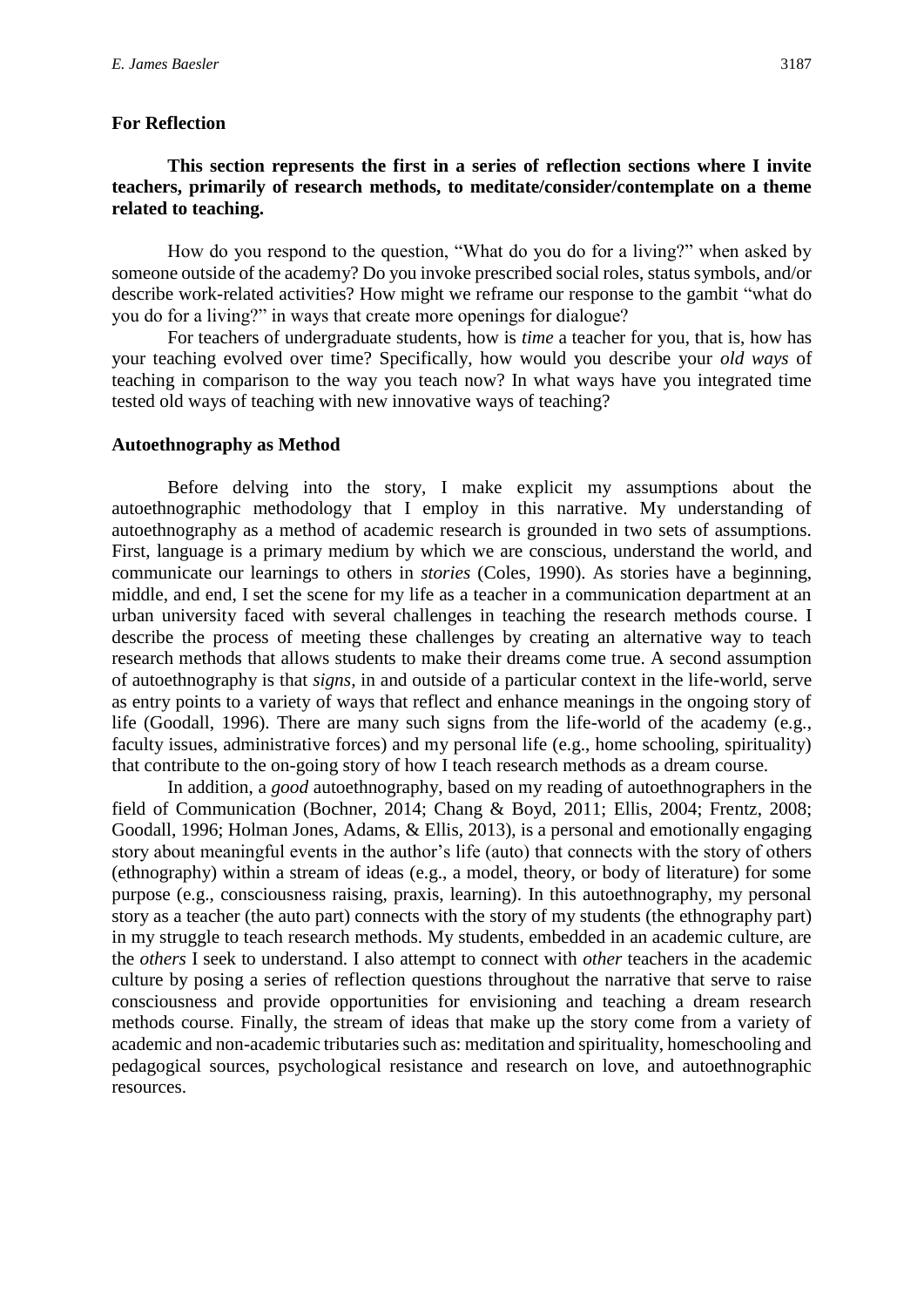#### **The Research Methods Sequence**

Two social science research methods courses dominated the undergraduate curriculum for students pursuing their Bachelor of Science degree in Communication during the early 1990's at Old Dominion University where I teach. In a national sample of 184 Communication departments in the U.S., Frey and Botan (1988) report that less than half (46%) of departments required *one* course in research methods. My informed speculation suggests that requiring undergraduates to complete *two* social science research methods courses is a rarity.<sup>3</sup> Our intention as faculty is to provide students with a rigorous sequence in social science methods that prepares them for graduate school or a research related position in the public or private sector. Our good intentions were offset by pedagogical issues described in the next section: time, faculty workload, and course content. Eventually, these issues led to the demise of the advanced methods course, and serendipitously led to the development of the new dream research methods course.

#### **Temporal Issues**

To enroll in three sequential courses (statistics, introduction to research methods, and advanced research methods) is a time management challenge for most students exacerbated by: (a) increases in the number of majors competing for enrollment, (b) a moratorium on faculty hires that specialize in research methods, and (c) work schedule conflicts for commuter students. An even greater challenge is the time lags between courses. Extended *time lags* (greater than one semester) between courses create memorial decays and/or distortions in course content for many students. While some review of concepts between courses is expected, time lags of more than one semester can often interfere with learning new content because of the unnecessary burden of re-teaching basic concepts.

#### **Faculty Issues**

**.** 

In a department with 100+ majors, there were only two Communication faculty capable of teaching the social science methods sequence during the early 1990's. Prior to my arrival, the methods sequence was outsourced to the Psychology department. The year I arrived at Old Dominion University, we borrowed Psychology's model of a two-semester methods sequence, and I found myself teaching the advanced research methods course for the next ten years while my colleague taught the introductory course. As our student body grew, so did the pressure to offer multiple sections of research methods.

#### **Content Issues: Proposing and Executing the Research Methods Project**

The logic of the research methods sequence is to propose a research project in the introductory course and execute the project in the advanced course. This two-part method sequence seemed pedagogically sound, but in practice, I encountered many obstacles. Often the proposals from the introductory course were designed with ideal conditions in mind (e.g., unlimited grant money and time). Thus, almost all proposals required extensive revisions. A

<sup>3</sup> No survey research was found addressing the frequency of a *second* research methods course in the undergraduate Communication curriculum using the search terms *research methods* AND *survey* in the data base *Communication and Mass Media Complete* on January 16, 2017 except for one conference paper (Dunn, 2008). Unfortunately, neither interlibrary loan nor the author can access the paper. Tentatively, based on my personal network of research colleagues over the past 20 years, I conclude that two required social science research methods courses in an undergraduate Communication curriculum is unique/rare.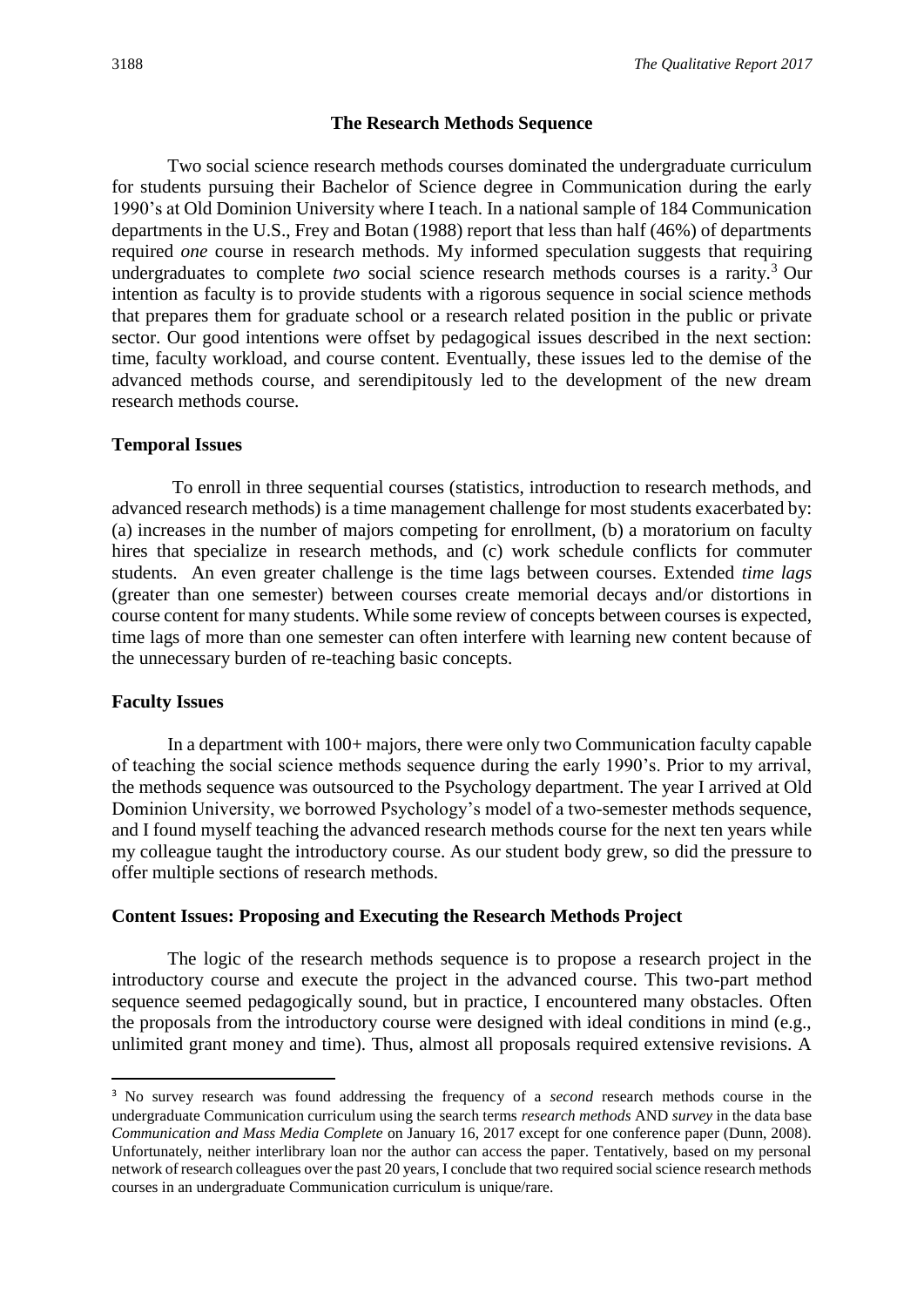second challenge was managing 25 individual research projects the first semester I taught the course. Imagine directing 25 Master's theses in one semester. I struggled along with the students to complete the term, and decided to do things differently the next semester.

The next semester, I replaced individual projects with group projects. Group papers were more manageable for me to coordinate and evaluate as an instructor, but this came with a price of low motivation for students that did not win the debate for which topic to choose for their group. To boost group morale, I created group activities: create a catchy group name, decide on a group motto, and assign group roles. While these efforts improved group morale somewhat, I still felt a sense of dissatisfaction with the group process and product. I *wanted things to change*, but I wasn't sure how to proceed.

#### **Regression: From Advanced to Introductory Methods<sup>4</sup>**

External forces contributed to a *change in my teaching*, but not the kind of change I anticipated. To cope with the growing number of majors, and the limited number of faculty available to teach traditional social science research methods, we as a faculty voted to prune the advanced methods course from the curriculum. Consequently, I began teaching the introductory level research methods course. This *regression* in teaching, from the advanced to the introductory methods, enabled us as a department to double our offerings of the introductory methods course and thereby accommodate the increasing number of majors.

To cope with suddenly teaching introductory research methods for the first time, I taught a scaled down version of the advanced methods course using research groups. After six years of teaching the introductory research methods course in this manner, I still felt dissatisfied with the research process for several reasons: low student motivation for group projects, insufficient time to cover content *and* conduct research, and a relatively low quality research product at the end of the term. Fortunately, during these six years, a number of personal experiences began to coalesce and eventually change my outlook on teaching and research. These experiences led to the transformation of the introductory research methods course into a new *dream research methods course*.

#### **For Reflection**

1

If you teach a methods course, how would you describe your experience, and the experience of your students? What kinds of pedagogical issues are inherent in *teaching* the research methods course? Are issues like time, faculty workload, and content of concern? If so, how do you cope with these (and other) pedagogical issues in teaching methods? How satisfied are you with the quality of work that students produce? How well does your course prepare students for: graduate school, entry level research positions in the public or private sector, and pursuing their life dream?

<sup>4</sup> Initially, I felt a sense of failure when the faculty voted to nix the *advanced* research methods course that I taught for over a decade and assign me to teaching the *introductory* research methods course. The transition into teaching the introductory course as a "purple cow dream research methods course" reminds me of Johnson's (1998) parable about mice discovering that someone moved *their cheese* from their favorite spot in the maze. Some mice were devastated at the loss of their cheese and lamented while others sought out and eventually found new and better cheese. Similarly, when *our courses* are deleted from the curriculum (someone takes away our cheese), we can reframe the situation as an opportunity to innovate and create new courses (find new and better cheese).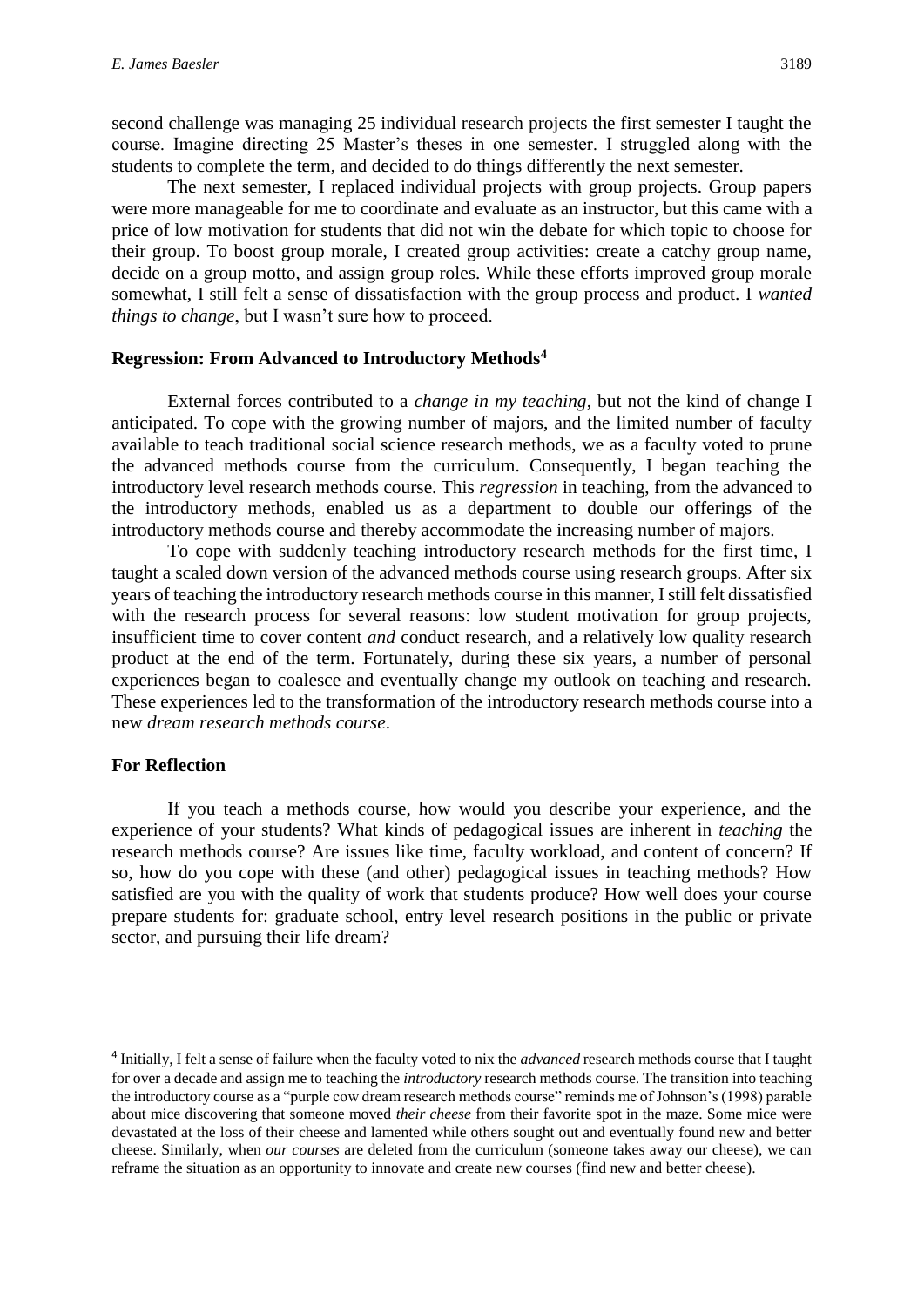#### **Converging Influences**

In the first few years of teaching the introductory research methods course, several life influences/forces/energies began emerging and converging in my consciousness. The growing force of these energies compelled me to begin the transition from my traditional way of teaching to a new way of being and teaching. This new perspective contributed to the creation of several new courses in the departmental curriculum: nonviolent communication and peace, communication and love, listening to the SONG of life, and the new dream methods research course. Syllabi are available for all courses upon request from the author. In the next section, I describe some of the salient influences that contribute to the development of my ongoing evolution as a teacher, and to the creation of the new research methods course.

#### **Homeschooling<sup>5</sup>**

My wife Mary Elizabeth taught first grade in the public school system, and based on her experiences, we both decided to homeschool our two sons (now ages 12 and 25). My first exposure to the idea of homeschooling as an alternative to public/private education came through the writings of former public high school teacher Gatto (2006, p. xxi): "Schools [public schools in America] are based on the assumption that most people are dumb and need to be educated, trained, disciplined, taught to obey…this requires institutionalized, standardized, government schooling, i.e., school serves the needs of business and government." Later, I discovered other critics of the government sponsored public education in America. For instance, Robinson (2006, 2015) describes how public schools discourage creativity, or phrased more positively, students are natural learners when motivated, and teaching should be about facilitating the learning process through: engagement, empowerment, creativity, curiosity, collaboration, and compassion. These later faculties, according to Robinson, are precisely the ones most lacking in much of the American public education system. I recognize that individual teachers can be exceptions to this pattern. For instance, Esquith (2007, p. x) creates a safe haven in his fifth-grade public school classroom "…where character matters, hard work is respected, humility is valued, and support for one another is unconditional." Overall, homeschooling has sensitized me to the challenges of public education, and the possibilities of using life as the primary vehicle for learning, character development, and for discovering and following one's dreams.

<sup>1</sup> <sup>5</sup> I do *not* want to debate what kind of education is best for our children: homeschooling, private school, public school, or some other type of education like, for example: democratic schools (e.g., Mintz, 2003), free schools, (e.g., Neil & Lamb, 1995), Montessori (e.g. Polk, 1988), and Waldorf (e.g., Steiner, 1998). I *do* want to share my personal experience. I attended both private (grades 1-8) and public (grades 9-12, and 12 years of university) schools. When our first born was school age, we tried private school, then public school, and finally settled on homeschooling. As parents and educators, we knew the needs of our child better than any teacher. Logistically, we can provide individualized instruction for our child that a teacher with 20-30+ students simply cannot provide. Since my wife is a credentialed kindergarten through  $8<sup>th</sup>$  grade teacher, few people argue that public or private education would be better for our child than homeschooling, but some individuals will still argue with us about "inadequate socialization." For us, *all life is homeschooling*, and as such, our children have ample opportunity to socialize with all age groups across the lifespan including situations like: neighbors young and old, story time and art/music activities at the public library, YMCA physical education activities and groups, boy scouts, chess club, church groups, shopping for food, making conversation with the bank teller, talking on the phone with relatives, and so forth.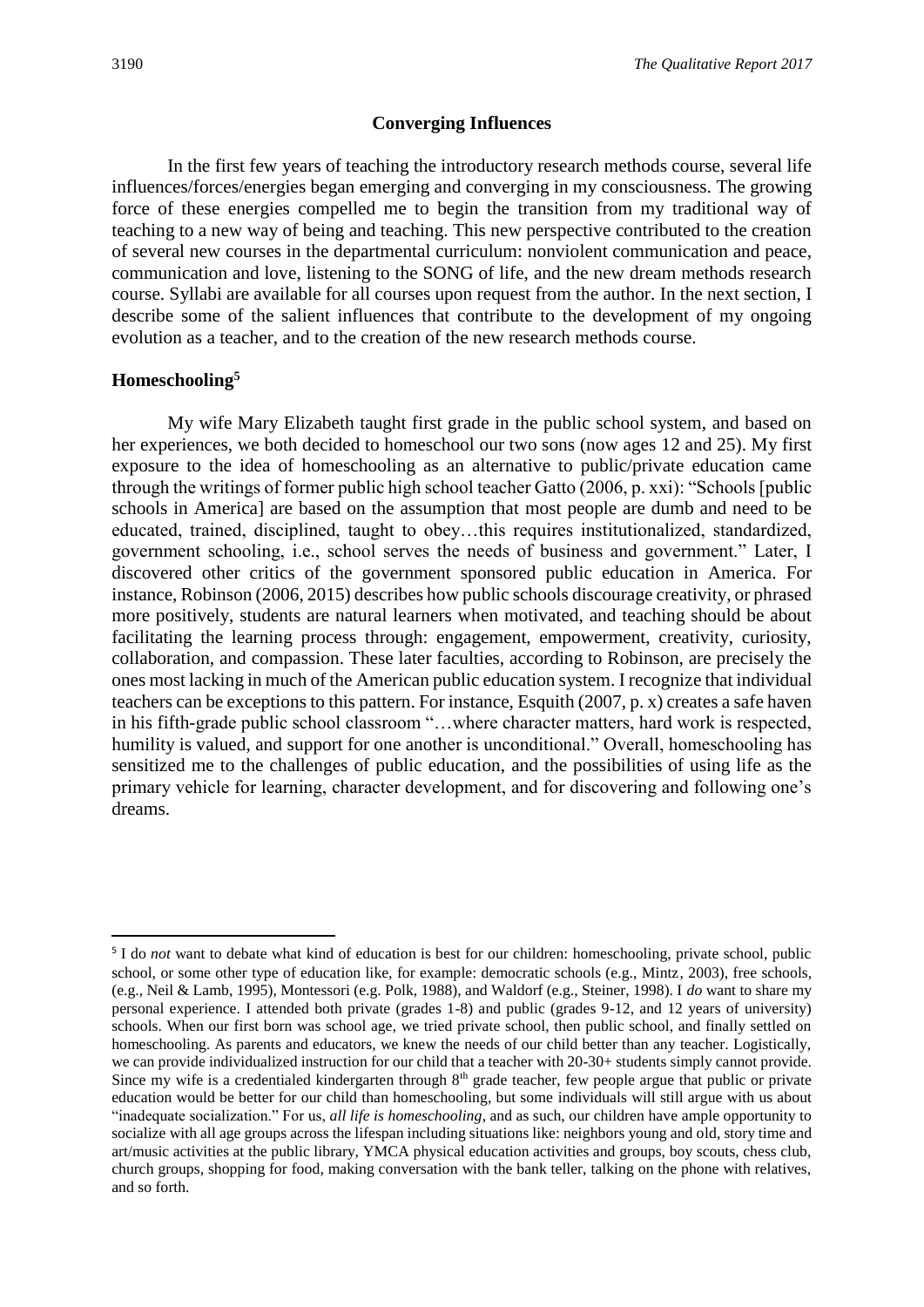#### **The Genius of Seth Godin**

I discovered the genius of Seth Godin through listening to an audio recording of *The Tipping Point* by Gladwell (2002). After reading Godin's (2003) book *The Purple Cow,* I began to see more possibilities in teaching. As one example, Godin (p. 121) writes "The big question is this: Do you want to grow? If you do, you need to embrace the Cow [the purple cow]." Translating this idea into teaching: if we want to grow as a teacher, and have our students grow with us as learners, we need to embrace the purple cow. The *purple cow* is a metaphor for a creative idea that is truly remarkable, like seeing a purple cow in a field of black and white Holsteins. I wanted student research projects to be purple cows. I expand on the import of Godinian purple cows, and working with our dreams, in a later section entitled "purple cow dreams."

#### **Spiritual Awakening**

Over a period of several years, beginning just prior to my tenure and promotion in the mid 1990's, I experienced a series of "events/episodes/encounters" that I identify as a process of *spiritual awakening*. I describe these spiritual experiences in more detail elsewhere (e.g., Baesler, 2009, 2017a, 2017b, 2017c). Language does not adequately describe the phenomenological essence of these spiritual experiences, but words do serve as pointers to the mystery: curiosity and wonder, opening to beauty and truth, living from the heart, solitude and stillness, delight and joy, hope and love, connection and union, and gratitude and grace. I continue to grow in cultivating this spiritual way of being/living primarily through the study and discipline of contemplative practices like: prayer, meditation, yoga, aikido, poetry, art, music, gardening, and dance.<sup>6</sup> For me, this process of spiritual awakening *inevitably* spills over, and profoundly influences, my academic life. Over time, these spiritual experiences are integrated into my being/personhood/identity/humanity, and thus become a permanent part of my teaching.

#### **Cornucopia of Teaching Influences**

1

I vividly recall sitting down with the Dean in his ninth-floor office, him comfortably seated in an executive maroon colored throne, and me in a short-backed tan chair in front of his eight-foot long mahogany desk. My first semester of teaching as an assistant professor was complete, and my student evaluations from the fall lay centered in front of him on his desk. His baritone voice declared, "YOU need to clean up your teaching this spring or else you'll be looking for another job come summer" [my paraphrasing]. This brief encounter with the Dean set into motion a personal quest to investigate literature on pedagogy, and make concerted efforts to improve my teaching in the college classroom. As a way of honoring this memory in a growth oriented way, I have, and still endeavor to maintain, a file of ideas related to understanding learning and improving teaching. A sample of these teaching/learning ideas that continue to motivate and influence my life as a teacher are identified through quotes and illustrated with brief examples in the next sections.

**Dialogue.** Lecturing is like putting the brakes on a student's curiosity; ask them open ended questions to get the car moving again (Paul & Elder, 2006).

<sup>&</sup>lt;sup>6</sup> For those interested in knowing more about contemplative practices, there is a pictorial representation of a mature oak tree with a different set of contemplative practices growing on each branch of the tree, and hot links to more information about each practice (Duerr, 2015). Other resources for exploring contemplative practices are Plante (2010) and Wilber, Patten, Leonard, and Morelli (2008).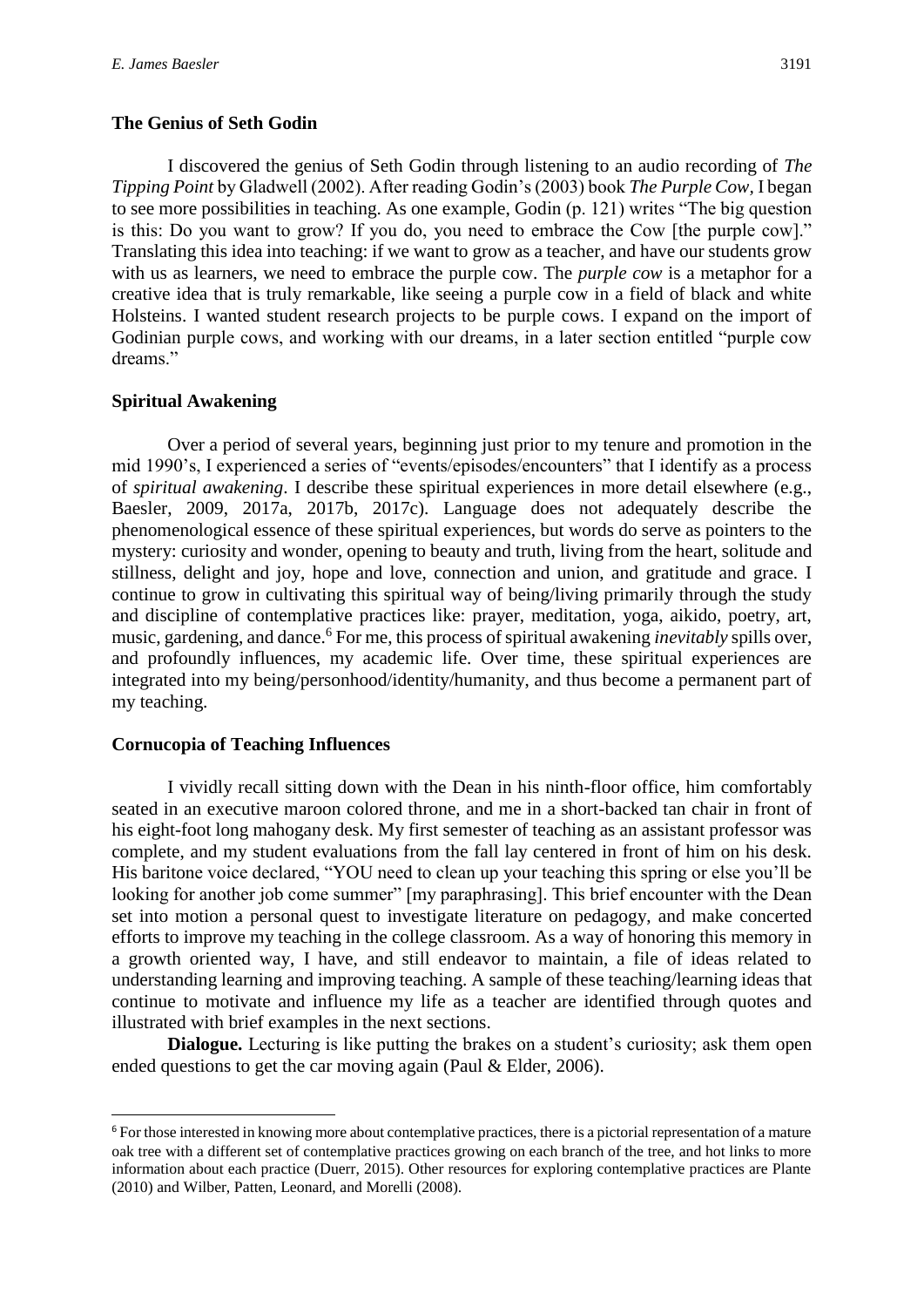**Needs.** Instead of playing the game of "who's right/wrong," let's play the game of "making life more wonderful" by collaboratively meeting each other's needs (Rosenberg, 2003) like: yearning for deep connection, longing for silence and solitude, search for meaning and purpose, hunger for delight and joy, and creative drive (Kessler, 2000).

**Assessment.** "I have come to see grades as school's drug of choice, and we are all addicted" (Bower, 2013, p. 160). I minimize the amount of grading in my courses to promote intrinsic rather than extrinsic motivation for learning (Kohn, 1999).

**Relevance.** Students need to connect their learning in class to life outside the classroom. Freire (1993) calls typical schooling *banking education* where students receive, file, and store deposits. Instead, he argues that students are conscious beings and need to engage the world through *problem posing education*. I want to teach students about things that matter in life, like fulfilling their dreams in the research methods course. "Go within. Search for the cause, find the impetus…Dig deep into yourself for a true answer…then build your life upon it." (Rilke, 2000, p. 11).

**Metaphors.** The best we can do in teaching is to invoke metaphors, "It is like Y" (Denton, 1972, p. 37). There are many metaphors for teaching/learning: farming (planting seeds, nurturing growth), editing (read one thousand pages and distill to one page for students), bridge building (transport students to where they want to go), scientific testing of hypotheses, and preaching (motivate/inspire) (Malikaw, 2006).

Living and loving. "Happiness is love. Full stop...Relationship is...the essential human need...the act of loving one another that matters even more" (Vaillant, 2012, p. 52, 169). Creating a compassionate loving connection with students is the most important thing I attempt to facilitate as a teacher. One way to love is through listening. As we learn to listen, we learn to teach (Vella, 2002). If love is the most important thing in my life, then that love should be reflected in my teaching as well.<sup>7</sup>

#### **For Reflection**

1

How would you describe the main influences that contribute to your identity, attitudes, and behaviors as a teacher? Consider influences such as: other teachers, mentors, books, movies, *YouTube* videos, and other sources of inspiration such as poetry, dance, theatre, art, and religion/spirituality. What would you consider to be the three most important characteristics of a *good* teacher? Why these three, and how do you consciously embody them?

#### **Summary and Transition to the Purple Cow of Dream Research Methods**

I began teaching *advanced* communication research methods at the undergraduate level over twenty years ago, and due to issues with enrollment increases and faculty workload, I began teaching the *introductory* research methods course seven years ago. Issues with teaching the introductory course combined with multiple life forces/energies to galvanize the transition to a new type of research methods course that I dub: "The Purple Cow Dream Research Methods course." In the next section*,* I proceed chronologically through the course, providing

<sup>7</sup> What is love, and how are we to love our students? While there are many meanings for the word *love*, from Roger's (1969) unconditional positive regard, to Lewis' (1960) four loves, to Sternberg's (1999) theories on love, I have found Saint Paul's description of agape love in the New Testament (I Corinthians 13: 4-13, *Revised Standard Version of the Bible*) an ideal standard for my conduct as a teacher:

Love is patient and kind. It is not jealous or boastful. It is not arrogant or rude. Love does not insist on its own way. It is not irritable or resentful…Love does not rejoice in wrongdoing but rejoices in the truth. Love bears all things, believes all things, hopes all things, endures all things. Love never ends…So faith, hope, love abide, these three; but the greatest of these is love.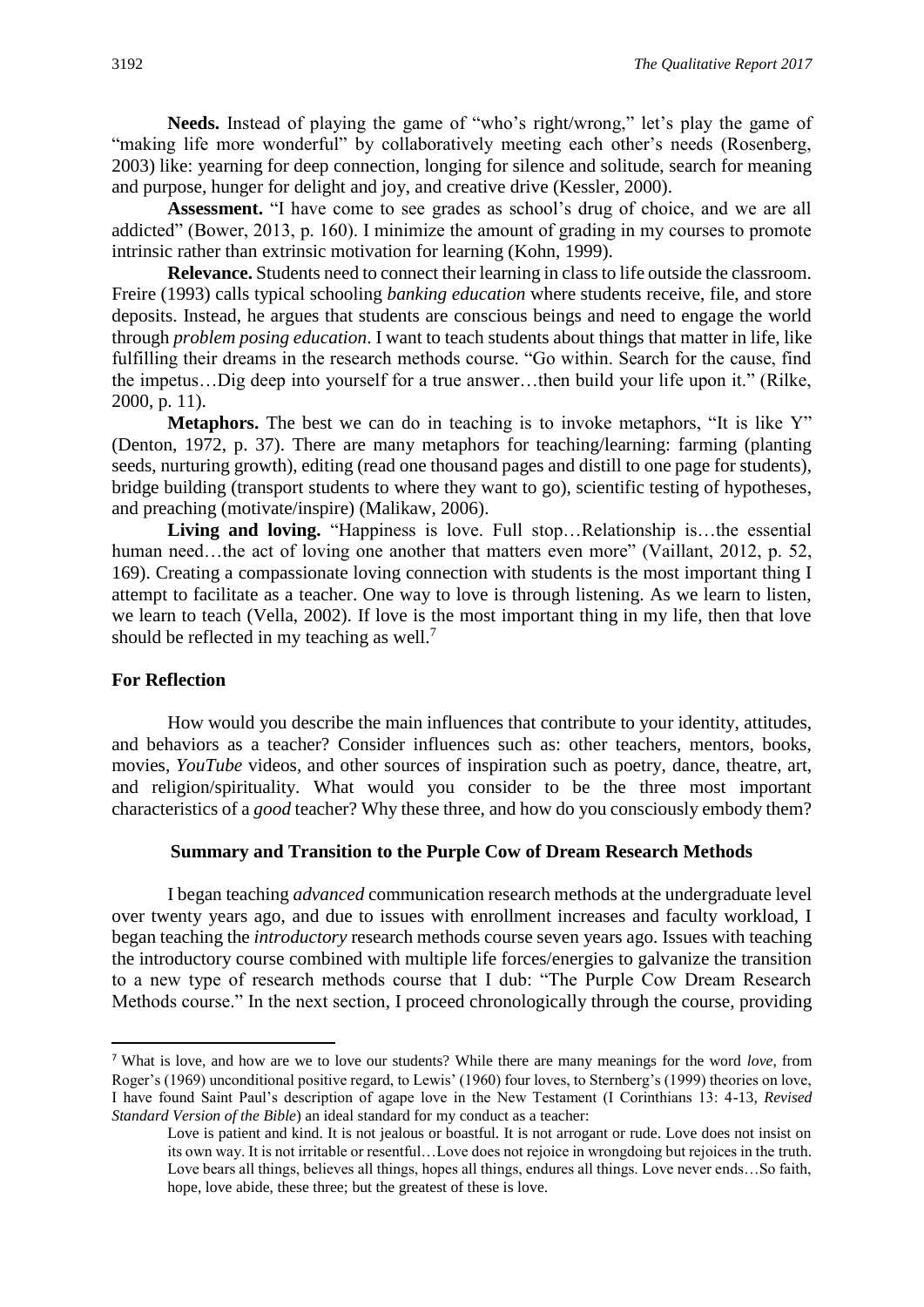examples of different parts of the course using the following format: (a) a personal story to introduce a course idea, (b) a sense of what it means to be in the class from the student's perspective,  $8$  (c) advice to teachers that may want to repurpose the teaching idea in their research methods course, and (d) reflection questions for those that want to move deeper into the ideas.

#### **Meditation**

1

**Centering.** The day long workshop on centering prayer ended with participants forming a long line to make personal contact with an elderly man seated at the altar railing of a church. From my vantage point in the front pew, I could plainly see the facial expressions of the eighty-some year-old Thomas Keating robed in a Dominican habit. I could sense a spiritual presence in his broad smile and warm gaze as he greeted each person. I was surprised as the last person in line that he still beamed with glowing energy when I spoke with him. This personal encounter with the man behind the books I read about (e.g., *Centering prayer,*  Keating, 1986) led to teaching a similar kind of meditation in the classroom.

In the next section, I as teacher use my imagination and creativity to role play what a student might feel, think, say, and/or do during her first day in research methods, and during her first experience meditating. For this and the following sections, I use my mental storehouse of interactions with students in- and out-side of the classroom for the past 30 years of teaching college courses as a basis for creating student amalgams that represents a *student* perspective in the classroom. Student voices serve as points of comparison/contrast with my voice as a teacher. Student voices may not be factually accurate due to my memorial distortions over time, but I have endeavored to create student voices that are consonant with the spirit of a what a student might feel, think, say, or do.

**First Day of Class…Meditation?** I just finished lunch during activity hour when I climbed the stairs and entered the corner classroom in the Engineering building. As I took my seat in an empty desk on the far side of the room near the window, I noticed a tall bearded man clad in a long sleeve shirt and black jeans. Turning from the white board where he finished writing in large blue letters: "MEDITATION: Dreaming," he began, "I'm Dr. B. Welcome. I invite you to *turn off* your digital devices and *turn on* to your inner world by meditating with me for a few minutes." I've never meditated before, so I felt kind of weirded out. This is research methods, not a mediation class, right? But I continued to listen because there was nothing else to do. He continued:

Try to let go of your day up to this point…leave your troubles at the door (you can pick them up on the way out if you like) ... relax…notice your breathing…take a deep breath...another…Now, sitting with your spine erect, gently close your eyes and *meditate* on the word "dreaming" for a few minutes by holding the word at your *center* and welcome whatever thoughts, feelings, and images bubble up. Hold the word at your center by imagining the word "dreaming" in your lap, or in your heart, or see the word gently resting on your forehead. If your thoughts go too far astray from the center of *dreaming*, for example, you find yourself thinking about what you will make for dinner tonight, then say to yourself, "I will return to my center" and silently repeat the word "dreaming." That's enough for now. Are there any questions?

<sup>&</sup>lt;sup>8</sup> To tell the story of what it feels like to be in the course with the students, I recreate student voices in the class. I realize that I am telling the story from a single point of view, namely, that of myself as the instructor. For example, I am the one choosing the content, and which student voices to include. Nonetheless, I have my memory and my notes from teaching the class for two years to recreate the student voices.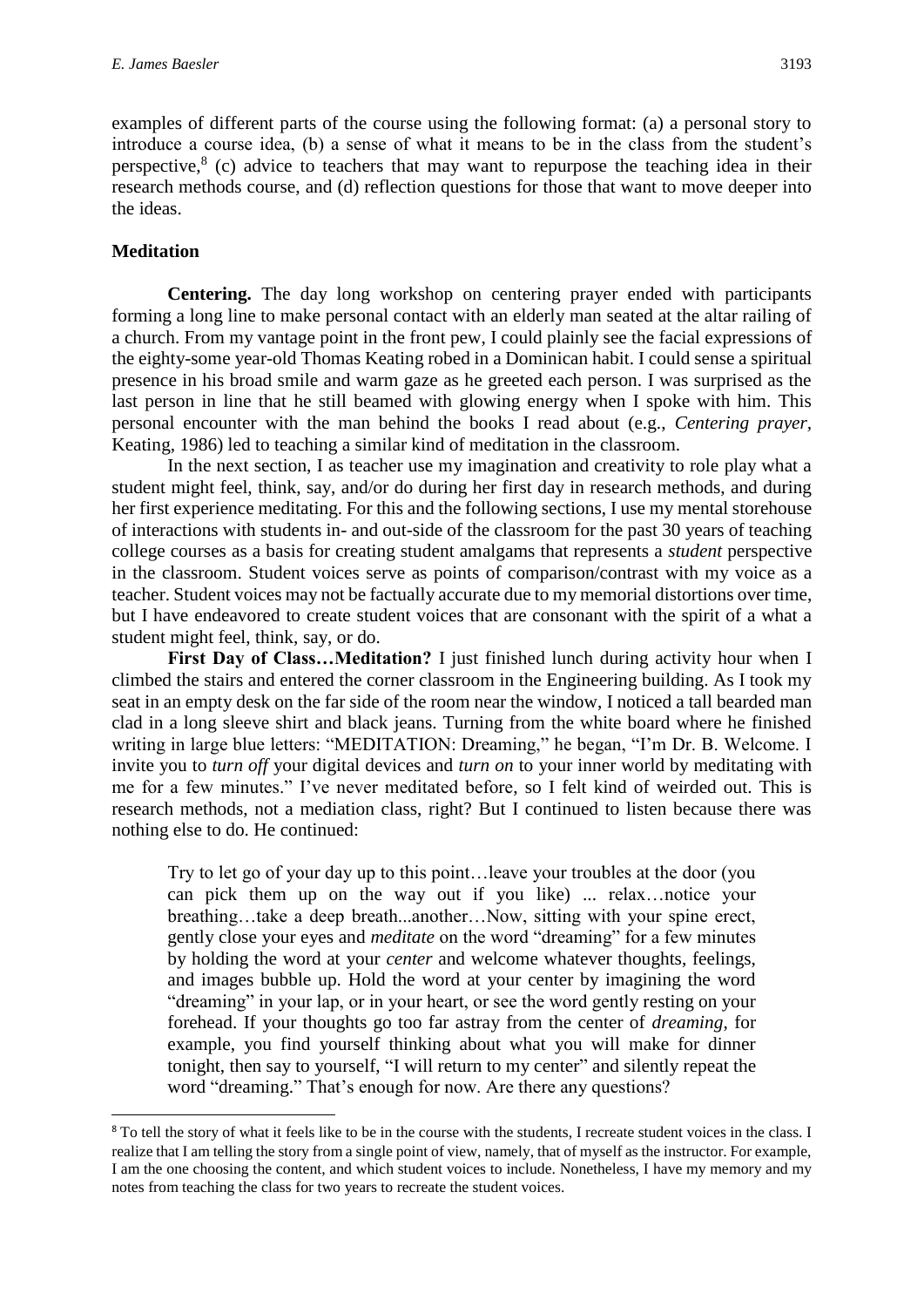No one had any questions, so we sat silently for about three minutes and then I heard Dr. B. say, "It's time to bring your meditation to a close…when you feel ready, take a deep breath and open your eyes…I invite you to share something about your meditation experience with the class." A few people began sharing. Dr. B. thanked and encouraged each student in some way. I shared that I never meditated before today, and that the meditation felt relaxing. Others shared about dreaming at night, and another student asked if we could meditate again sometime.

**Purpose of Meditation**. Some students are understandably suspicious when I invite them to meditate with me at the beginning of the first day of class. After I explain that our class meditation is a form of reflection/contemplation on course content, and not a religious activity, most students appear less suspicious. The intent of this type of meditation is to assist students in relaxing and cultivating a sustained and focused attention about a topic that we will cover later in class.

Student responses to the first meditation experience in class vary greatly, from the simple "I felt relaxed" to more in-depth reflections. I endeavor to affirm all responses, emphasizing that whatever we experience during meditation is *okay.* Even the uncomfortable experiences have something to teach us. By the end of the second week of class, student feedback after our meditation time indicates that many students appreciate, and some even look forward to, our mediation time. The discussion after meditation also varies. Sometimes there is pregnant pause after I invite students to share (no one is required to share) while on other days, many students share. As we proceed through the weeks, I gradually add further meditation instruction (e.g., hand position, breathing, additional ways to deal with distractions, suggestions for out of class practice, and so forth; Baesler, 2015).

For Reflection. Consider how you begin your classes. How do you help students make the transition from outside to inside of class? How might you create a relaxed and focused learning environment at the beginning of class? Can you envision using some type of meditation in your class? Do you have a personal practice of meditation? If so, how might you bring part of the spirit of your meditation practice into class? In addition to meditation, are there other methods that might help you, and your students, begin class in a way that facilitates learning?

#### **Purple Cow Dreams**

 **Stealing dreams**. Godin's (n.d.) on-line manifesto on education read: "Stop stealing dreams." Is he accusing me of stealing student dreams? My annoyance turned to guilt as I read and realized that I inadvertently steal students' dreams. Initially, I approached teaching as I was taught to conduct social science: create behavioral objectives, provide lectures to meet those objectives, test students using standardized metrics, and meter out grades based on the statistical bell curve. This scientific approach to teaching impedes a student's ability to pursue their dreams in the research methods course. To change this trend, I adopted a new way of teaching research methods by nurturing, instead of stealing, student dreams.

**Introducing Students to Traditional and Dream Research Cultures**. After our meditation today, Dr. B. took us on a tour of research:

By signing up for this course, you are beginning the indoctrination process into the *traditional academic research culture*. This course is pre-boot camp…Getting your Ph.D. is a three to four-year boot camp. If you survive boot camp, then you compete for a scarce number of tenure track assistant professor positions in your area of expertise. If you win the competition, you are granted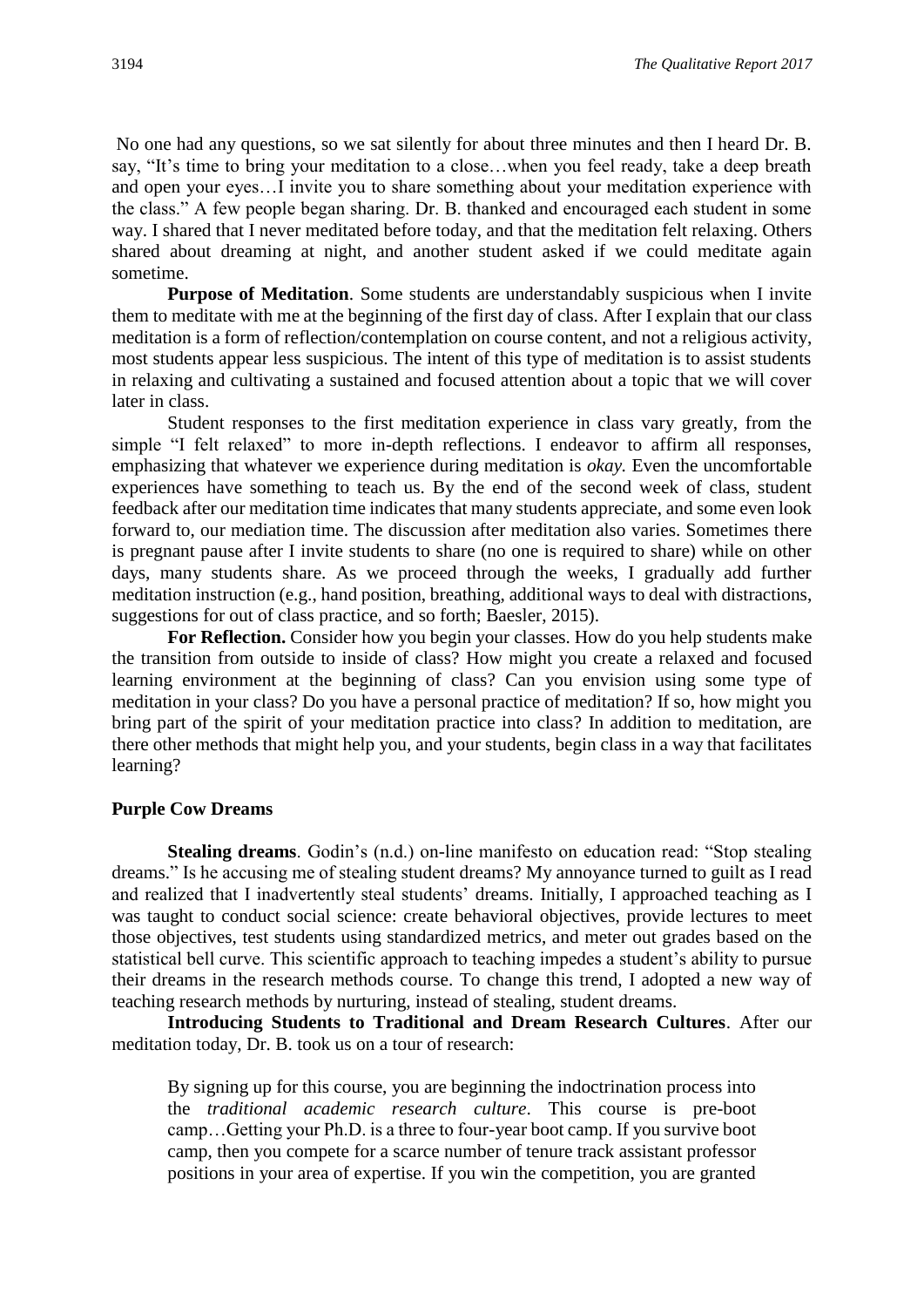the privilege of carrying a time bomb that explodes at the end of five years. Rainbow colored fireworks light up the sky with a bang if you make tenure and are promoted to associate professor, or the time bomb may blow apart your academic and personal life if you don't succeed and are asked to leave the university at the end of your fifth year. If you see fireworks after five years, the publish or perish game is still on, and your goal is now to be an internationally recognized expert in some niche in your field. Eventually, you reach the pinnacle: full professor.

After listening to Dr. B.'s research tour, I definitely didn't want to be a full professor, and I even question whether I want to be in this class. It sounds so hard. There are a lot of really long stretches of delayed gratification and pitfalls on the path to full professor. Maybe I should drop this class and change my emphasis from Bachelor of Science to Bachelor of Arts so I don't have to take research methods? This research stuff doesn't sound like it's for me. While feeling thoroughly bummed out, Dr. B. introduced an idea about a *dream research culture* that provided me with the hope I needed to stay in the course. With a reassuring smile, Dr. B. continued:

There is an alternative to the traditional academic research culture. I call it the dream research culture, and that's my teaching philosophy for this course. While we still use many of the principles from traditional research methods, we have a different starting point, and a different purpose: pursuing one's life dream. I don't mean a "pie in the sky" impossible dream like building a time machine, and I don't mean a mundane dream like working a job you dislike that only pays the bills. Rather, I mean a dream that sits between these two extremes. Seth Godin (2003) calls this kind of dream the *purple cow*, and in this class, I call this dream the *purple cow dream research project*. Godin uses the image of a purple cow in a field of Holsteins as a metaphor for an idea that is truly remarkable, something that when people hear about it they stop and say: "WOW, that's really cool" (several examples of purple cow dreams are given).

I felt excited. Maybe I can find a meaningful dream after all. Dr. B. ended class by talking about: making the world a better place, making a difference that will impact the seventh generation, helping others as a path to personal fulfillment, and hitching onto a dream on Ted.com (a site where experts share their dreams in ten to twenty minute presentations). He challenged us.

I want each of you to do some soul searching, some meditating, and come up with a dream topic and elevator talk (a 20-30 second summary of your dream) for a purple cow dream research project by the next class.

The next class we shared elevator talks for our dreams in groups of three. Dr. B. reached into his back pocket and pulled out a cocktail napkin and issued another challenge. "Draw a picture of your dream on the back of a napkin." I didn't see how we were going to squish our entire dream onto the back of a napkin, but after we watched Roam's (2008) video clip describing how to visualize and draw complex ideas on the back of the napkin, I felt like I might be able to do it after all.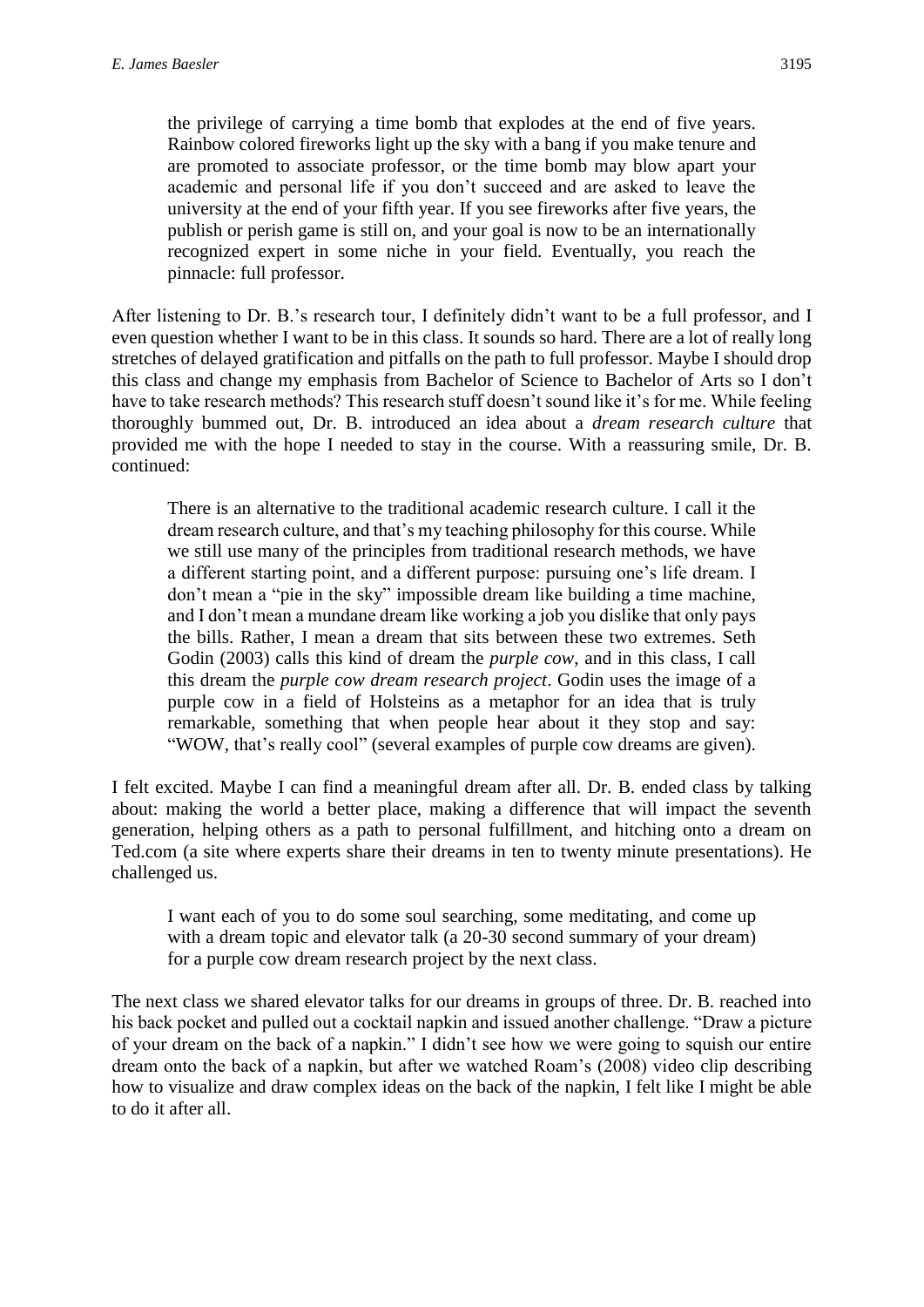Life Long Dreams.<sup>9</sup> Students are familiar with the idea of pursuing a life-long dream, but unfortunately, most students are not encouraged by faculty to follow their dreams. *If* students can describe a life-long dream that they genuinely care about, something meaningful and important to them and something that is also beneficial to others, *then* they have tapped an artesian spring of motivation and can draw on this reservoir to learn the research methods that will assist them in realizing their dream. Using the dream as an intrinsic motivator is a seismic shift in learning/teaching. Instead of stealing student dreams, I'm helping students articulate their life-long dream and, using a variety of research methods, bring part of that dream to fruition.

For Reflection. What are your dreams as a teacher? What kinds of activities can you develop in the classroom to assist students in articulating and taking steps toward realizing their dreams? Can you see yourself co-dreaming with students to enrich the lives of others and make the world a better place by conducting research?

#### **Finding Buried Treasure**

Pirate pennies. Turning on my side in bed before sun up, the whisper of my Dad's voice tickled my five-year-old ear: "Some pirates buried a treasure chest in the backyard…let's see if we can find it and dig it up!" I lit up like a matchstick. Dad led the way out the back door with a flashlight, past the gate at the middle of the yard, pausing near the base of a pomegranate tree. My eyes followed the flashing light to the ground where I spied a foot-sized "X." From behind his back, Dad produced a shovel. I grabbed it and started digging. About a foot down, I hit metal. A small brown and gold colored chest with a painted pirate's head and cross bones sparkled on the metal chest. Dad also produced a key that magically fit the lock. Opening the chest, I see hundreds of shiny copper pennies. Overjoyed, and much to my father's chagrin, I began digging holes all over the backyard in search of more buried treasure in the following days, weeks, and months. I'm still looking for buried treasure today, but of a different kind. I use this metaphor of searching for buried treasure to describe finding *buried research treasures* in the literature review stage of the research process. In the next section, a student describes how I teach them to play the role of pirate and find buried treasure.

**Teaching students to find buried treasure**. Our meditation phrase for today is "buried treasure." I keep thinking of the movie *Pirates of the Caribbean,* and I can't see how buried treasure is relevant to research methods. After meditation, some students made connections between dreams and treasure: "A life-long dream is like a precious treasure…Maybe the dream is buried somewhere, and research methods helps us find it…Maybe the buried treasure is inside of us..." After some discussion, I began seeing how buried treasure relates to the dream part of the class. Next, Dr. B. gave us a treasure map. "You might find buried treasure for your dream in conducting a *traditional literature review* of scholarly journal articles in library data bases." He showed us how to access and search some of the databases, and then said:

You might also find treasure by completing a *dream culture literature review*. Search for treasure using blogs, *You Tube* videos, *Wikipedia*, Magazines, music lyrics, poems, novels…anything related to your dream topic can become a kind of treasure for the literature review. Some of the best treasures are buried deep. You DIG for them.

 $\overline{a}$ 

<sup>9</sup> The idea of visualizing and realizing a dream is part of American culture, as in the "American dream," or "following one's dream," but here I emphasize a life-long dream, something that will provide meaning and purpose over the long run. Irvin and Hiden (2013) in their book *Build your Dreams* provide practical advice on pursuing one's dream through five steps: discover, research, embark, adapt, and maintain. I borrow from parts of their book and video documentary for the dream research course.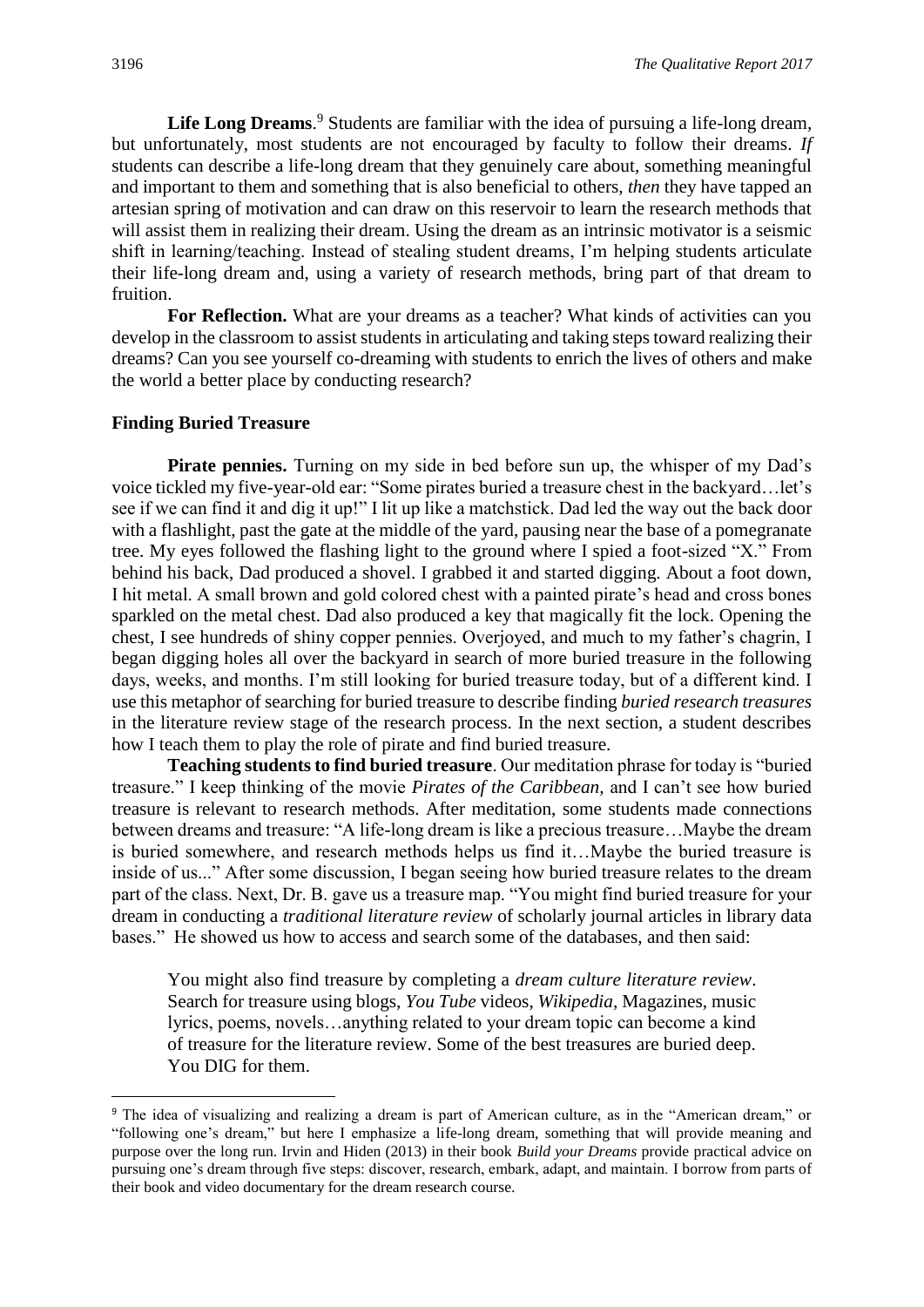Dr. B. showed us a short video on how to use *Diigo* as an electronic treasure chest to store the treasures we find during our literature review. The *Diigo* software looks pretty easy to use. You can highlight articles, make e-notes, add tags, and save PDF files. We ended our treasure hunting expedition by meditating on a four-by-six-foot garden spider sitting in its web projected onto the classroom screen. Dr. B. said, "I took this picture of the garden spider last week," and then continued:

That's what I want you to do. Be the garden spider. Create a web of ideas related to your dream. These key terms are the nodes of the web. Use these terms in different search engines to catch treasures for your literature review. The web is also like a *dream catcher* that the indigenous peoples of *Turtle Island* use*.*"

I didn't really like the idea of becoming a garden spider (I'm not Spiderwoman), but I did dig the dream catcher metaphor. I remember the dream catcher in my bedroom growing up, so I can visualize myself creating a dream catcher for my project. Dr. B. gave us time in class to create our web. He asked for volunteers to share key terms from their web and demo'd how we could use these terms in search engines to find research treasures for our literature review. I'm hoping to find lots of buried treasure for my dream topic before next class.

**Quality treasure.** As most students are familiar with tagging pictures on social media, they are quick to catch on to the idea of creating a web of key terms (tags) to use in their database searches for buried treasure as part of the literature review. I find that many traditional scholarly databases are not familiar to students, thus we spend extra time demonstrating how to navigate these databases. In comparison, dream culture resources like *Wikipedia*, *YouTube*, *Twitter*, Instagram, Pinterest, and Blogs are commonly used by students, and they readily find buried treasure for their dream projects using these resources.

Students often struggle with evaluating the *quality* of resources/treasure. Using the buried treasure metaphor, I describe peer reviewed journal articles as gold, dissertations as rubies, and meta-analyses as diamonds. I do not have treasure images for the myriad of dream culture resources, but I do remind students that the quality of these resources needs evaluation. I encourage students to evaluate their treasure/resources in terms of the credibility of the source (experience and education), potential bias in organizational affiliation, currency of the resource, and where applicable, sample size and appropriateness of methods and statistics. We also note that some dream culture treasures serve as inspiration/motivation for the journey, and are optional for inclusion in the literature review. For instance, some treasures (e.g., music, art, poetry, blogs, videos, and novels) might convey more wisdom and guidance for daily life (gold treasure) than an informative statistic from an experimental study (brass treasure).

**For reflection.** If you teach students how to conduct a literature review for a research project, what kinds of resources do you suggest? How do you talk about the value of sources that are not categorized as traditional research like: music, art, dance, theatre, poetry, blogs, videos, and so forth? How might these dream culture resources of inspiration/motivation become a part of the literature review? What kinds of buried treasure have you found in your own research? How can your own method of reviewing literature be shared/modeled for students?

#### **Clothed in Methods**

The black dress pants I wear when teaching research methods reminds me of former instructors of social science research that often wore black pants. For many years, it didn't occur to me to try on a different style or color of pants. But, Goodall's (1991, 1994, 1996) ethnographic research trilogy inspired me to try on a different pair of methodological pants and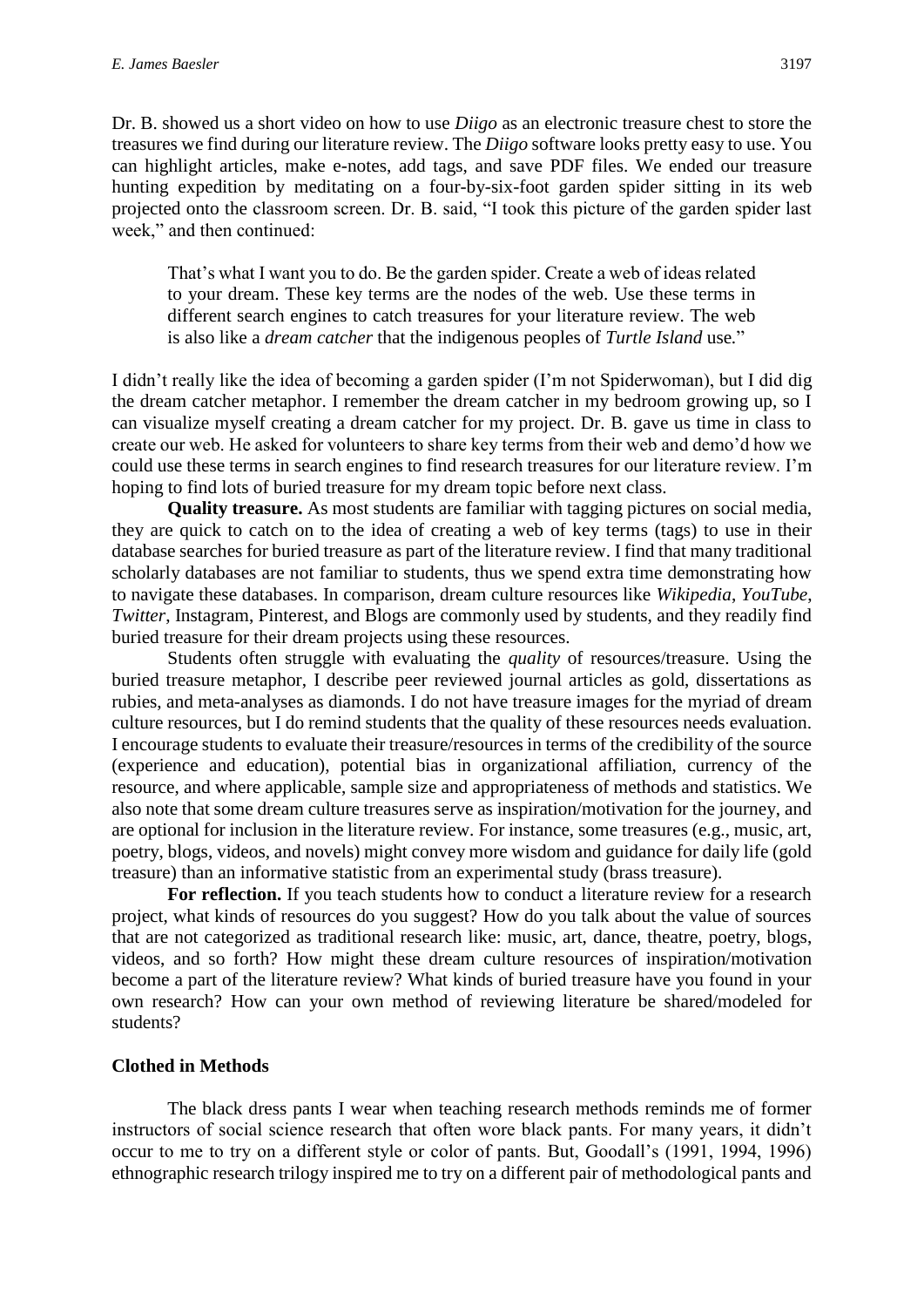write my first autoethnography entitled, *The prayer life of a professor* (Baesler, 2009). Donning the pants of an autoethnographer, I felt a new sense of freedom to tell my story about prayer, showing how my personal prayer life informs my professional life as researcher and teacher. I needed inspiration from autoethnographers in my field, like Ellis (2004), Frentz (2008), and Bochner (2014), to provide me with the courage to write autoethnographically, and to legitimize my autoethnography as genuine scholarship to administrators.

Six years passed before rediscovering the pair of authoethnographer's pants in the corner of my academic clothes closet. I was curious if the autoethnographer's pants still fit, so I tried them on and wrote an autoethnographic keynote address for the *Religious Communication Association*. Later, the speech became a journal article (Baesler, 2017a). Discovering that I liked the *feel* of the autoethnographer's pants, I continued to wear them for other research projects (Baesler, 2017b, 2017c, and the present work). Autoethnographic pants are comfortable for me as full professor, snug but not too tight, like a pair of well-worn denim jeans. When I peer into my academic clothes closet, I now see two pairs of methodological pants: the black dress pants of social science, and the blue jeans of autoethnography. Similarly, students need to see a wardrobe of options in research methodologies, and be willing to try on several different pairs of pants to find the *best fit* for their dream research project. In the next section, a student describes their experience tying on methodological pants for their dream project.

**Trying on methodological pants**. "Shopping for pants" was the unusual topic of today's meditation. I thought about going to stores at the mall, finding the right size, color, and style, and trying on many pairs of pants before finding the right one that felt good, looked good, and didn't cost too much. I wasn't sure how this reverie about "shopping for pants" connects with research methods until Dr. B. said:

Finding a research method for your dream is like trying on different pants to find the *best fit*. Sometimes it takes a while to find the right pair. I want to show you a variety of methodological pants today, and let you try them on for size. Everyone will try on the survey method pants and create ten questions related to their dream project. These questions provide a basic pattern that can be altered to fit other methodological pants like interviews with experts, starter questions for a focus group, and Likert statements for an on-line survey.

Dr. B. walked to the left side of the white board and wrote the heading "ETHNOGRAPHY." As he described different types of ethnographic observation, he wrote the sub-headings: true observer, participant observer, and native. He continued in this manner, writing across the white board until he reached the far end of the board and wrote: "EXPERIMENT" with the words "pre-post, post only, and mixed" as subheadings. Between the extremes of *ethnographic* on the left and *experiment* on the right were written: interview, focus group, and survey as main headings. So, these are the pants he wants us to try on!

My big dream is to own my own jewelry business in the next five years. I want to create and make turquoise jewelry. I hope to create four different designs for a turquoise ring, have friends rate the designs, and then, using the best rated design, make several rings and sell them at a tourist shop in Virginia Beach. If I can't make the rings, I plan on finding one, photographing it, and asking friends specific questions about the design, pricing, and intent to purchase. A focus group of friends and interviews with jewelry store owners sounds like a solid methodology for my dream project. I like the focus group and face-to-face interview methods best because you can explore people's responses by asking follow up questions.

**Finding the right fit**. Before I invite students into the research dressing room to try on different methodological pants, we talk about ethics of research: consent, confidentiality, risk,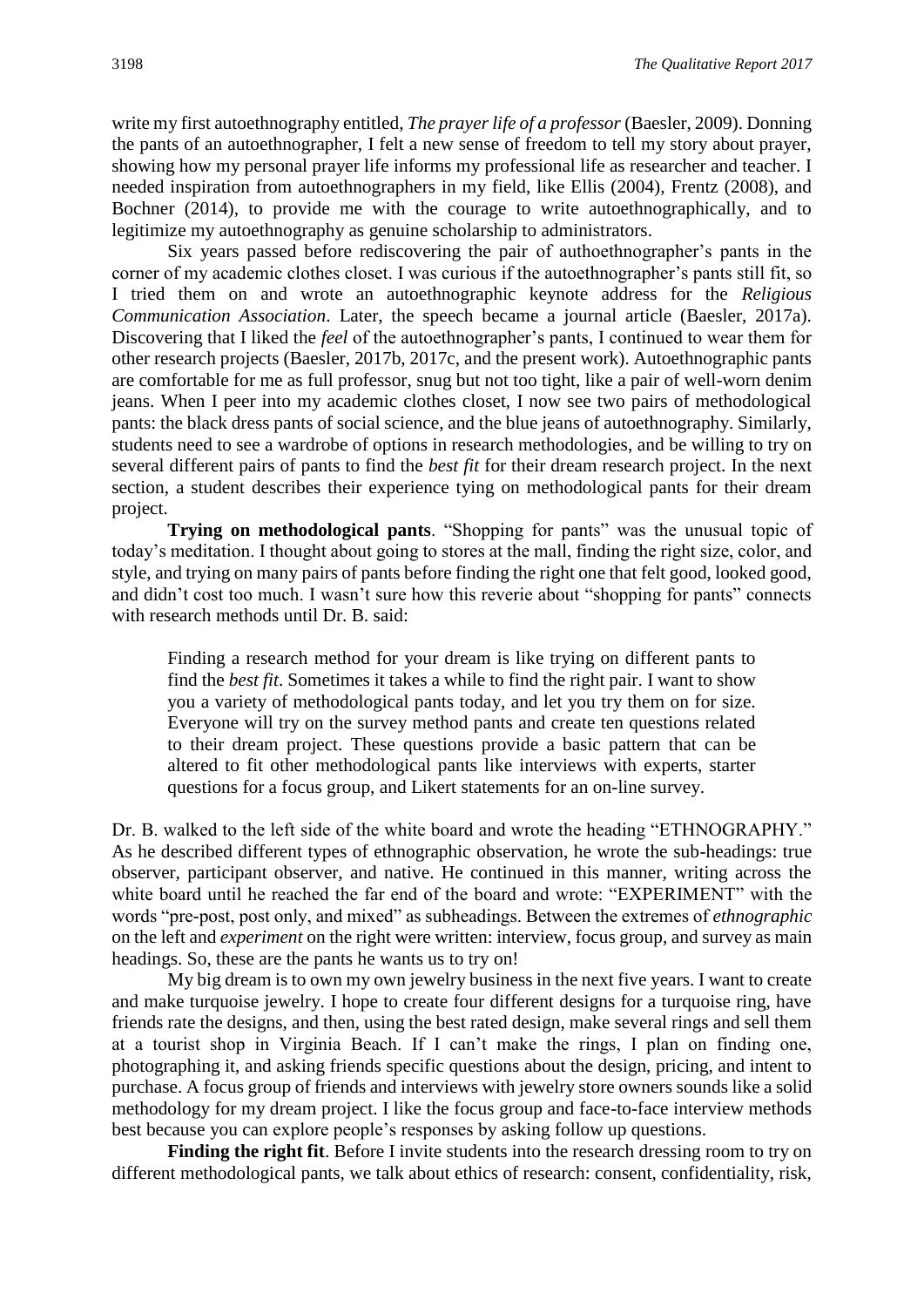debriefing, and other ethical issues. We also consider sampling issues like random versus convenience samples. The first pair of pants I have student try on is the survey. Students create ten questions for a survey related to their dream and try them out on a few friends for practice. Survey questions serve as a basic pattern that can be altered (like a sewing pattern for a pair of pants) for whatever method best fits their topic. For example, survey questions can provide clues for: observing ethnographic episodes, developing starter questions for a focus group, or measuring variables in an experiment.

**For reflection**. If you teach methods, how might students in your class respond to the metaphor of "trying on different methodological pants"? Can you improve on the metaphor, or create another image, to help students understand and discover which research method best fits their topic? Do you have a favorite research method? How might the kinds of questions you ask yourself when deciding which method is the *best fit* for a particular research project lead to exploring methods other than your favorite one?

#### **Slaying Dragons**

1

Nightingale (2002) narrates a story about an executive of a large steel company in the early  $20<sup>th</sup>$  century that paid efficiency expert Ivy Lee \$25,000 (about \$350,000 in purchasing power today) to obtain the secret of success: list the things you need to do, prioritize, and do them in the order of priority. Early in life I understood the importance of setting priorities, but decades passed before I learned to *slay the dragons* that preventme from doing things in the *order* of their priority. Pressfield (2011, p. 4) describes slaying the inner dragons of *resistance* that often prevent us from accomplishing our top priorities: "…fear, self-doubt, procrastination, addiction, distraction, timidity, ego and narcissism, self-loathing, perfectionism…" In the next section, a student in class describes how they learned to slay the dragons that prevent them from achieving their dream.

**Students: Here be dragons!<sup>10</sup>** "You begin your real voyage today" said Dr. B. "Everything up to this point has been preparation: discovering and envisioning your dream, finding and collecting treasure for your dream, learning a method to help you sail your ship, and mapping your voyage. Now, you begin in earnest." Wow, we're only really beginning now…all the hard work we've put into the dream project prepares us for this moment.

I was excited and ready to set sail, but Dr. B. warned us: "There will be dragons to face on the voyage. You need to know how to recognize, engage, and defeat them lest you give up the dream." The only dragons I've seen are in movies and video games. I'm not sure what kind of dragons he's talking about…dragons? Really? Dr. B. continued his dragon story:

The heart contains dreams and dragons. When you put your heart into a dream, some forces in the universe seem to come to your aid (e.g., mentors, guides) while other forces, like *dragons*, will try to crush your dream. Most dragons live within: procrastination, resistance, wanting to give up and quit. You will all face dragons. Your research map, prioritizing what you need to do and when, is your first line of defense. Remember, together we can defeat the dragons that seek to destroy your dream.

I don't know much about fighting dragons, but I'm beginning to understand that the dragons living within me can keep me from realizing my dream. I feel reassured that we can ask Dr. B.

<sup>&</sup>lt;sup>10</sup> The origin of the phrase *here be dragons* is uncertain. I was introduced to the phrase as an undergraduate in the 1980's through a friend that gave me a calligraphed poem called "Here be Dragons…Good!" The "Good!" emphasizes that dragons represent a challenge to be overcome, the possibility of a quest that builds strength and character.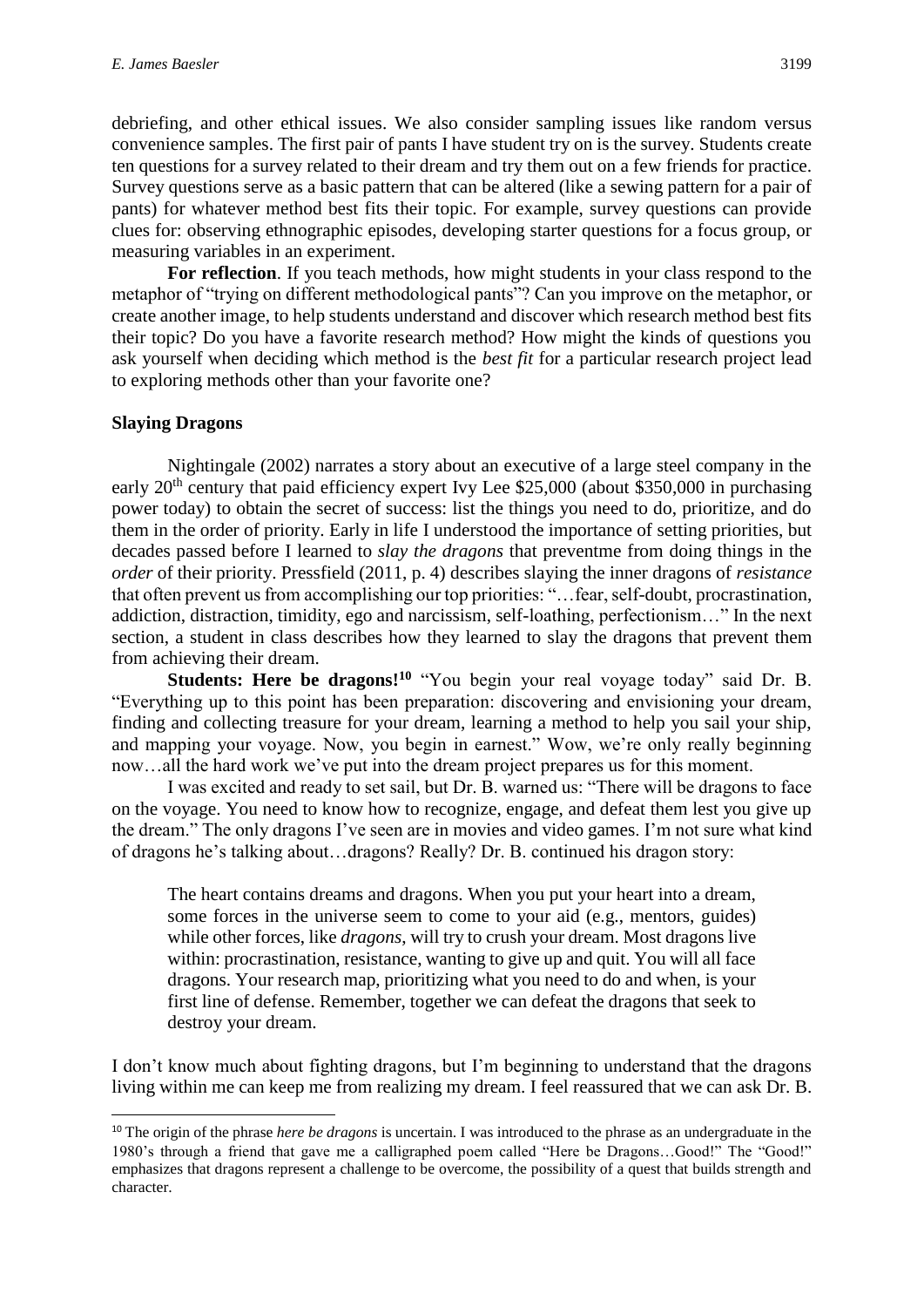for help during the next four weeks. He's not just standing at the dock saying *bon voyage* as we launch our ships out to sea*.* He's more like an albatross that flies with us in all kinds of weather, materializing on board our ship whenever we need him. With Dr. B.'s support, I think I can do this. I've got my map for the four weeks, and some tips for fighting dragons: fight the dragon early when it's small, keep on attacking until it's defeated (don't give up), and fight the fire breathing dragon with the waters of action. I feel excited, encouraged, and anxious…can I really make part of my dream come true? Despite some doubts, I'm resolved to launch and see if I can sail this dream ship. I want to find out what I'm made of by engaging the dragons of air and sea in battle.

**A flexible flow chart.** Almost none of the student research dream projects can be accomplished in a semester; thus, students create a flow chart of their *big dream* and identify a *piece of the dream* to accomplish in four weeks during the semester using behavioral tasks. Students also chart their progress using a research log that includes date, description of research activities, learnings, time invested, and anything else they want to add. This ship's log is also used as a guide for self-assessment at the end of the course.

Rarely do things go according to plan. Knowing when to persist and when to modify the project requires discernment, which is why I encourage students to meet with me during their four week voyage (in person, e-mail, or by phone). Many students experience some trepidation when they meet their cherished dream face-to-face: "What if I fail? I've told myself for years I want to do this, and now that the opportunity is here, I don't know if I can." Some assistance is often needed to slay the dragons of self-doubt and fear. With each success in slaying a dragon, they seem to shrink in size, and with encouragement to persevere, most students complete the research voyage with some degree of success and pride.

**For reflection**. What methods have you found successful in defeating inner and outer dragons that prevent you from achieving your dreams? How might you model/teach these methods to your students? Are there other metaphors that you find useful for assisting students in understanding and overcoming the challenges of conducting research?

#### **Endings and Beginnings**

After four weeks of intensive research in the field, students prepare a four-part final project. First, students craft a narrative of their dream research project, from conception to completion, including a description and interpretation of original data. Second, students translate their dream research story into a social science type of abstract with a hypothesis and/or research question, method and sample, main findings, limitations, and an idea for future research. Third, students solicit a credible expert in their topic area to provide written feedback on their project. Fourth, students meditate on what they learned during the research journey and, with the aid of their accountability log, provide a rationale for a letter grade. As instructor of record, I conduct my own assessment of their research, considering the outside evaluator's feedback, and the student's self-assessment, before providing my own feedback and assigning a letter grade. Next, students present their dream research projects to the class, preferably without the use of *Power Point*,<sup>11</sup> highlighting their motivation for the project, proposal,

**.** 

<sup>11</sup> I want students to think creatively, beyond the limitations of *Power Point* which Tufte (2006, p. 2) demonstrates to be:

<sup>…</sup>foreshortening of evidence and thought, low spatial resolution, a deeply hierarchical single-path structure as the model for organizing every type of content, breaking up narrative and data into slides and minimal fragments, rapid temporal sequencing of thin information rather than focused spatial analysis, conspicuous decoration and Phluff, a preoccupation with format not content, an attitude of commercialism that turns everything into a sales pitch.

Suffice it to say that I don't normally use *Power Point* in my classes, nor do I recommend students use it.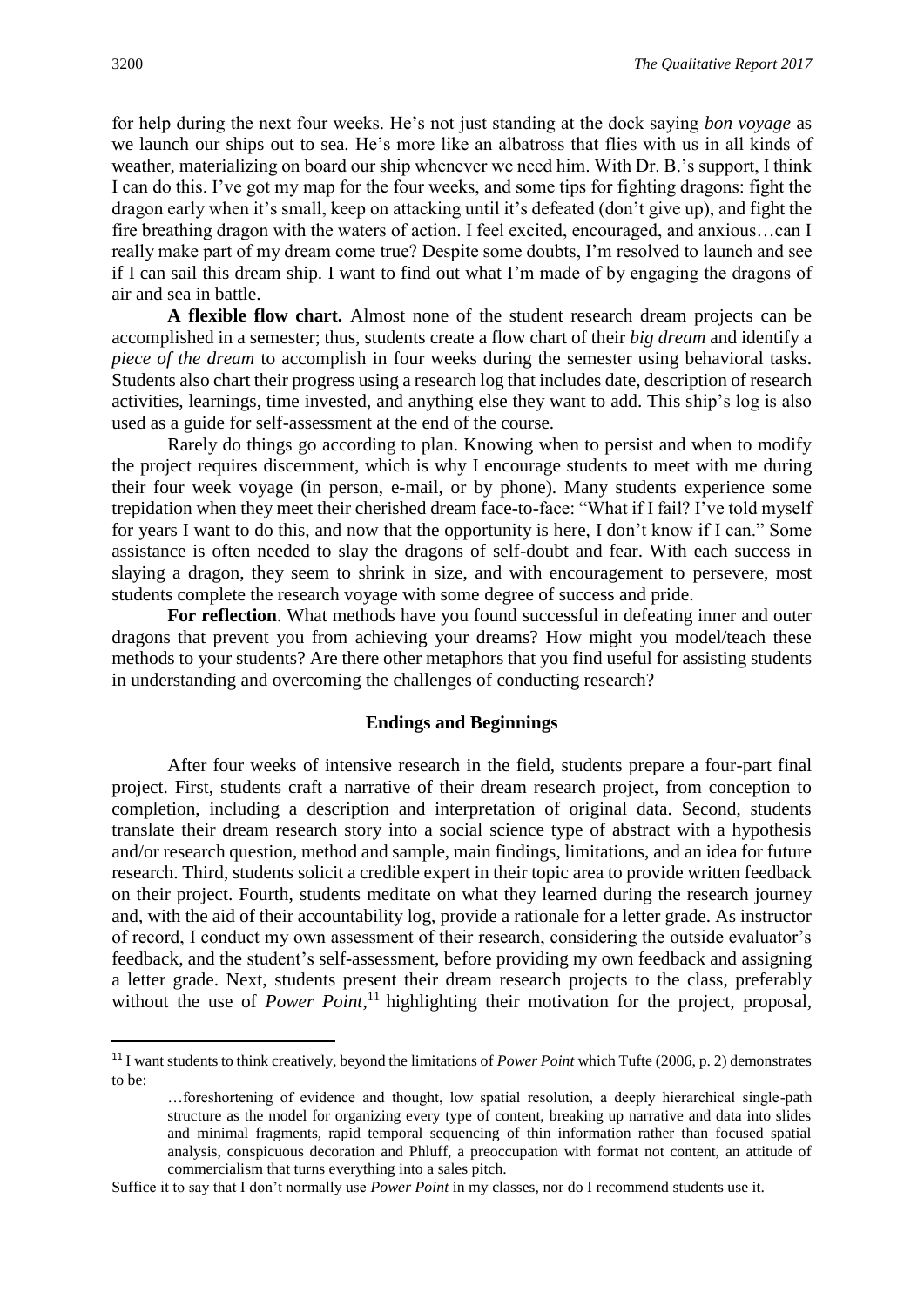accomplishments, and ideas for future research. Finally, I conduct individual student conferences in place of a final exam. In the conferences, I can talk personally with each student, providing feedback on their written research project and presentation, and inquiring about the next steps in their dream. Most students beam with pride during these conferences. This research is something they wanted, envisioned, put their heart into, slayed dragons to accomplish, and will pursue long after the course is over.

Here, we end the course. But, students are just beginning to understand that the next destination of their dream is within reach, and that they have the power to realize their dreams. I include several brief descriptions of student projects in Appendix A to provide readers with a sense of what I mean by a *purple cow dream research project*.<sup>12</sup> Overall, I and most students, based on my reading of their final projects and presentations, find these dream research projects uniquely varied, personally meaningful, and life-enhancing.

#### **Learnings**

 $\overline{a}$ 

Now that grades are in, I meditate on what I learned as a: midwife of dreams, fellow traveler on the research journey, a dragon slaying coach, a facilitator of innovative ideas and plans, and as a learner among student teachers. Following are some of the learnings from teaching the purple cow dream research methods course.

**Motivation.** Letting students pursue their purple cow dreams is a beneficial way to motivate and engage students in learning and conducting research. When students realize they *need* to learn certain research methods to solve the challenges that they face in pursuing their dream, they *want* to learn research methods.

**Serendipity/Synchronicity.** Some moments cannot be planned for. Arriving spontaneously, these moments can sprout from a question or impasse. For example, when student plans for the dream project make contact with reality, cognitive dissonance, and the accompanying emotions of frustration and anger, often ensue. Students question themselves: "Why aren't my plans working out?" Students need assistance in reframing these set-backs, revising their plans, and trying again. I provide such assistance via written feedback instead of grades while students work on their dream projects. Thus, students can re-do parts of their project without the penalty of a low grade before turning in the final project.

**Trusting students**. Ultimately, only the student knows how much time and energy they invested in the dream research project, and what they learned during the course. I ask students to provide a self-assessment of their work by meditating, reflecting, and writing about what they have learned in pursuing their dream. I also ask: Is this the very best work you are capable of? Most student self-assessments are compatible with my assessments, but some are not. Of this later group, there appears to be two types. Some students have an exaggerated view of the worth of their work. I remind them that no one's work is perfect. Often the outside evaluator helps temper these overestimations. Second, some students are too humble and underestimate the worth of their work. For these students, I recommend a higher grade.

**Affective learning**. A series of articles in *Communication Education* edited by Hess (2015) suggests that there is a reliable direct relationship between positive student affective experiences with their instructor and course content (e.g., liking, commitment, and satisfaction) and student learning outcomes. I facilitate positive affective experiences for students in the dream methods course through meditation, developing a dream culture research language,

<http://purplecowresmethods.blogspot.com/2013/09/normal-0-false-false-false-en-us-x-none.html>

<sup>&</sup>lt;sup>12</sup> Additional examples of student dream projects are listed on the last page of my blog that I began the first semester I taught the dream research methods course:

I update this project list every time I teach the course, choosing four to six of the best projects. I obtain student's permission to post their dream project idea (without their name) on this public blog.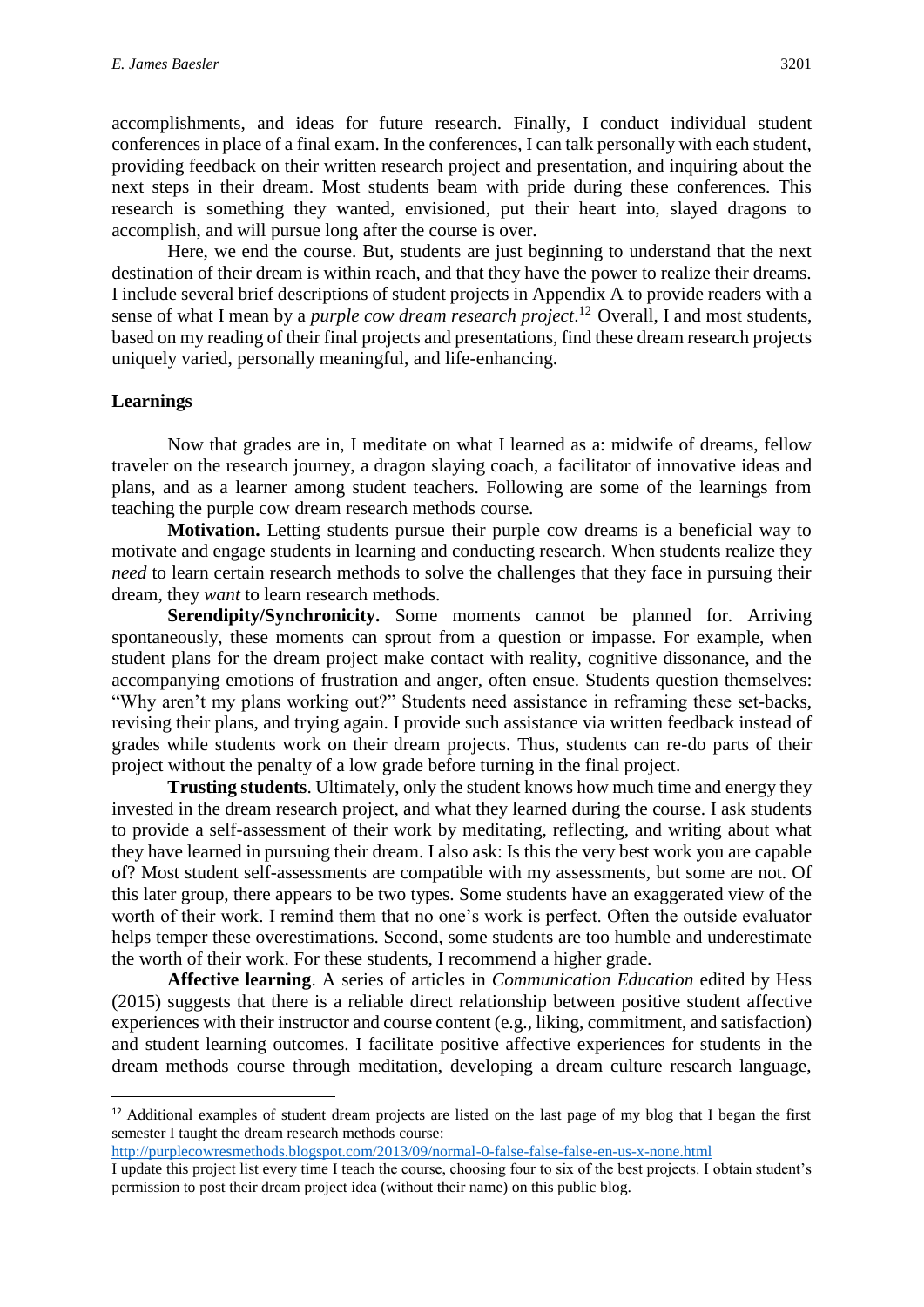using creative metaphors, and by coaching. For some students, the emotions experienced while researching their purple cow dream is very positive: satisfaction, pride, gratitude, transformation, happiness, and excitement. But, there are also character building emotions like: frustration, stress, and anger that are eventually transformed into positive feelings of persistence, completion, and even joy. As a teacher, facilitator, and coach, I feel a deep sense of satisfaction when I observe and read about the positive and character building emotions that students experience when conducting dream research. Assisting students in cultivating a legitimate identity as a researcher while making their dreams come true is truly satisfying, and even at times thrilling.

**The better way**. A dragon voice inside me reminds me at least once during the term, "This is too much work to do in one semester…why don't you go back to the old way of canned lectures and standardized tests…it's so much easier for you and for them." Yes, it would be easy to slip back into the old ways of teaching, but it would not be the *better way*. This higher or better way is graphically represented in *Aikido<sup>13</sup>* as a person traveling a road with a crown on their head. This is the royal way, the kingly/queenly way, the better way. That is how I view the purple cow dream research methods class. This new way of teaching research methods is an entirely different path than the old way of teaching research methods. For me, traveling this new path as teacher/learner is the better way; indeed, for me it is the best way.

**Purple pencil.** At the end of the last class, I wanted to give students a parting gift, something concrete to remind them of the class, something to symbolize the purple cow research ideology…a purple pencil. After visiting four stores and not finding any purple pencils, I spied a roll of purple tape on a lower shelf near the pens and pencils section at *Office Max*. My imagination jumped, and soon I was rolling two inches of purple tape onto the upper end (just below the eraser) of thirty-some standard number two pencils, and writing the names of each student on the purple tape in indelible black ink. Before I handed out the purple pencils at the end of the last day of class, I gave a final challenge:

As you leave today, I challenge you to meditate on your purple cow dream at least once a month, and journal about whatever insights bubble up using (here I raise one of the purple taped pencils to shoulder level) a purple cow pencil inscribed with your name. As you continue to meditate, journal, and work on your dream, the pencil lead will grow shorter as you sharpen it. Over time, the lead at the bottom of the pencil will meet the purple tape at the top of the pencil, and hopefully you will have accomplished your dream by that time. But if not, I offer hope. Mail me the stubby pencil, include an update on your dream, and I promise to mail you a new purple cow pencil with your name on it so that you can keep meditating, journaling, and working on your dream. If you continue in this iterative fashion, I'm confident that you will eventually realize your dream.

At the end of my speech, the class spontaneously began clapping in appreciation of my gesture, and perhaps in recognition of what the purple cow pencil symbolized, a chance to realize their dream. For me this moment is the pinnacle of the semester, an affirmation of the vision I started with: a purple cow dream research methods class. Calling their names, one by one, I stood at the door and handed them their purple cow pencil as they departed. Silently, I wished them well, and prayed that one day they really will make their dream come true.

 $\overline{a}$ 

<sup>&</sup>lt;sup>13</sup> Based on my weekly Aikido training from the past two years, my understanding of the pictorial meaning of "Aikido" consists of three related pictographs: a "pot of food cooking below a roof" symbolizes harmony in the family, "three wisps of steam rising from four kernels of rice" symbolizes the movement of the spirit, and "a person journeying on a road with a crown on their head" symbolizes taking the higher way, the best road. Taken together, one translation of the three pictographs is: the way of spiritual harmony.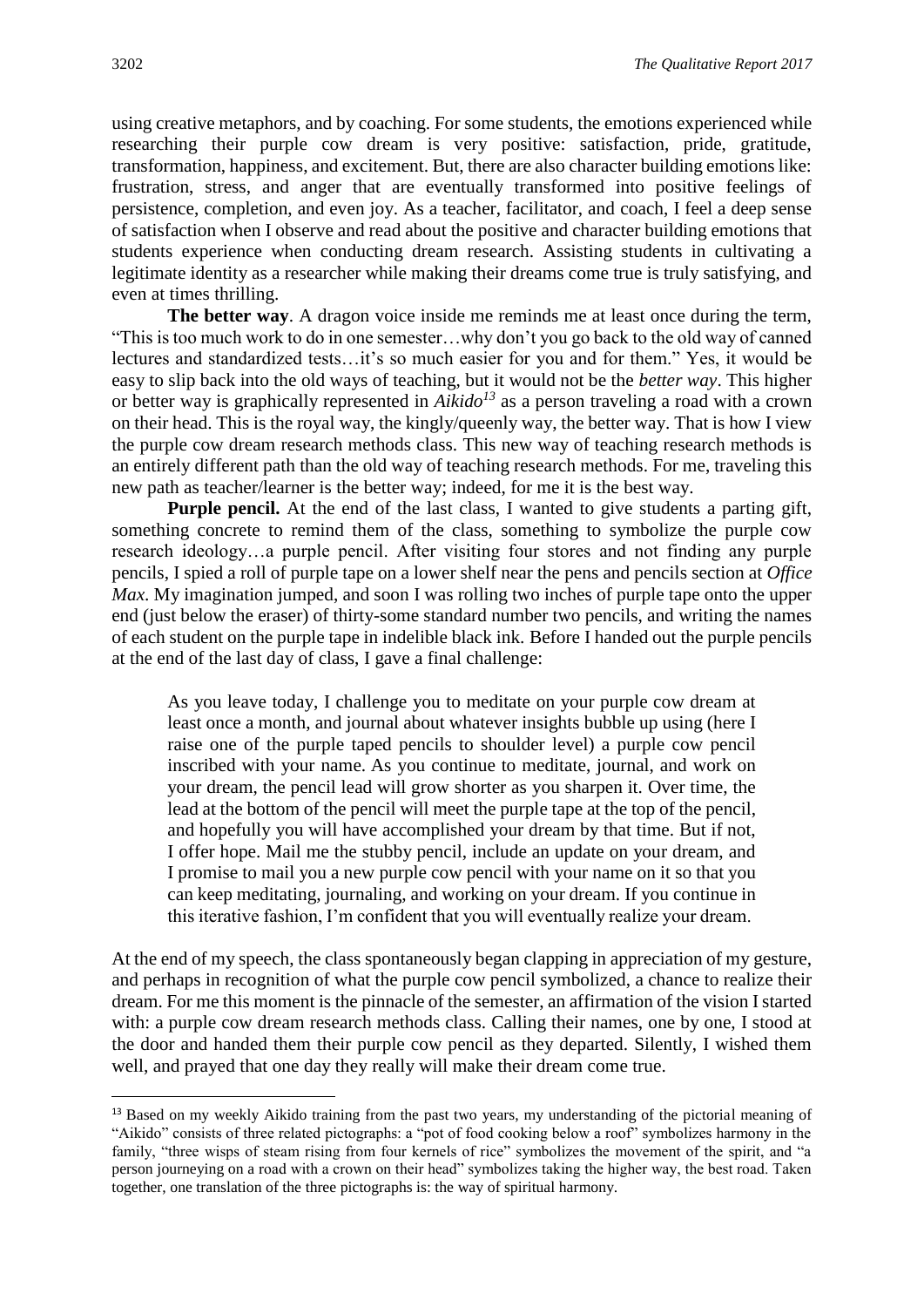**For reflection**. What kind of final impression do you leave with students on the last day of class? Do you summarize the semester, give them a pep talk, or do they take and exam and silently leave? What could you offer students, like the purple cow pencil, as a parting gift? It need not be an actual object. It could be an idea, or a word of encouragement. What kind of gift could provide an opportunity for students to reconnect with you at some later point in time (e.g., a self-addressed post card)? Finally, if you knew you would never see *this* student again, what would you want your parting words to be for them as they leave your class for the last time?

#### **Conclusion**

Godin's (n.d.) on-line radical education manifesto, *Stop stealing dreams*, is one of many influences that inspired me to revolutionize the undergraduate *traditional social scientific research methods course* into a *purple cow dream research methods course*. In this new methods course, students dream about what they want to accomplish in life and, using research methods, attempt to realize part of their dream over the course of the semester. The course is described autoethnographically by way of personal stories, student perspectives, advice for teachers, and reflection questions. Students begin the semester by brainstorming dreams, visualizing and drawing their dream on the back of a napkin. They slice their dream into pieces of pie, and choose one slice of the pie to accomplish in a semester's time. Students look for buried treasure, try on methodological pants, create questions to ask a sample of individuals, and develop a flow chart of research activities for four weeks. Next, students ground the dream in reality by working their four-week plan, slaying dragons, and actualizing as much of their dream as possible. Students meditate about what they learned, develop a narrative and social scientific abstract for the written part of the research project, and share their accomplishments with the class. Lastly, during individual student conferences, we plan the next steps for realizing their purple cow dream.

 It is possible to help students envision and realize a piece of their life dream using research methods as a vehicle. The basic process of research is radically simple: ask a question, find a method, and collect data to answer the question. Similarly, in the dream methods course, students envision a dream, find an appropriate method, and collect data to actualize their dream. My hope in narrating this autoethnography is that teachers of traditional research methods in the social sciences may be inspired to experiment with one or more of the ideas presented as the purple cow dream research methods course. In experimenting to improve the quality of the research courses we teach, I trust that we will be pleasantly surprised by how we can make our student's lives, and our lives, more wonderful by making our dreams come true.

#### **References**

- Baesler, E. J. (2009). Prayer life of a professor. *New Directions for Teaching and Learning*, *120*, 9-16.
- Baesler, E. J. (2015). Meditation in the classroom: Cultivation attention and insight. *Listening Education*, *6*, 8-15.
- Baesler, E. J. (2016, December 11). *Purple cow research methods plans* [Blog post]. Retrieved fro[mhttp://purplecowresmethods.blogspot.com/2013/12/examples-of-purple-cow](http://purplecowresmethods.blogspot.com/2013/12/examples-of-purple-cow-research-methods.html)[research-methods.html](http://purplecowresmethods.blogspot.com/2013/12/examples-of-purple-cow-research-methods.html)
- Baesler, E. J. (2017a). Searching for the divine: An autoethnographic account of religious/spiritual and academic influences on the journey to professor. *Journal of Communication and Religion*, 39(4), 92-112
- Baesler, E. J. (2017b). Listening to the SONG of life: An autoethnographic account of teaching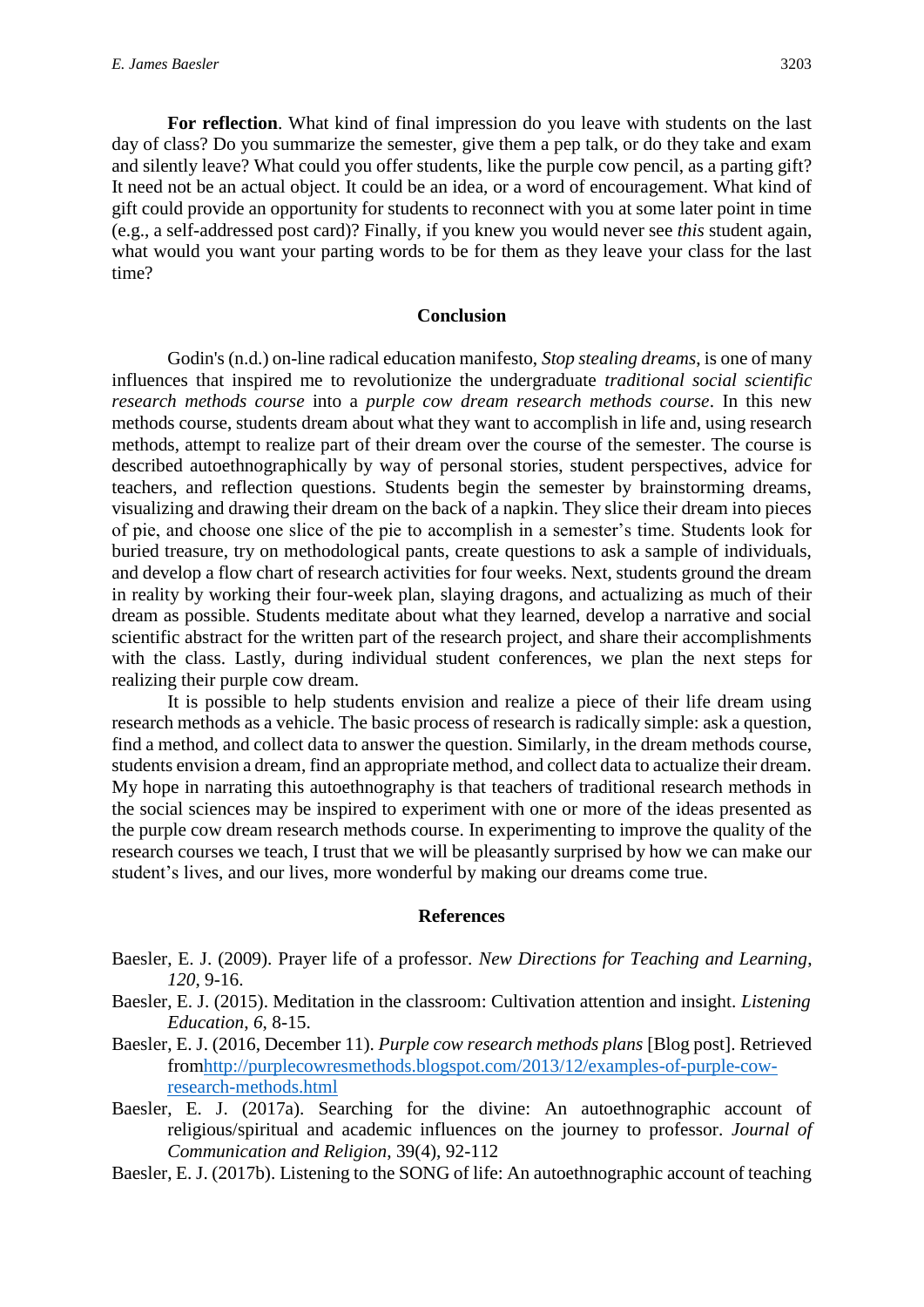an undergraduate listening course.Manuscript accepted for publication in *Listening Education*.

- Baesler, E. J. (2017c). Listening to the Divine song within the greater SONG of life. *Listening: Journal of Communication Ethics, Religion, and Culture, 52(2), 92-112.*
- Baesler, E. J., & Lauricella, S. (2013). Reaching peace by teaching peace: Assessing instruction of the nonviolent communication and peace course. *Journal of Peace Education*, *10*, 1- 18.
- Bochner, A. (2014). *Coming to narrative: A personal history of paradigm change in the human sciences.* Walnut Creek, CA: Left Coast Press.
- Bower, J. (2013). Reduced to numbers: From concealing to revealing learning. In J. Bower & P. Thomas (Eds.), *De-testing + de-grading schools: Authentic alternatives to accountability and standardization* (pp. 154-168). New York, NY: Peter Lang.
- Chang, H., & Boyd, D. (Eds.). (2011). *Spirituality in higher education: Autoethnographies.*  Walnut Creek, CA: Left Coast Press.
- Coles, R. (1990). *The spiritual life of children.* Boston, MA: Houghton Mifflin.
- Denton, D. (1972). *Existential reflections on teaching*. North Quincy, MS: Christopher Publishing House.
- Duerr, M. (2015). *Tree of contemplative practices*. Center for Contemplative Mind in Society. Retrieved from<http://www.contemplativemind.org/practices/tree>
- Dunn, S. (2008, November). *Uses and perceptions of undergraduate research methods instruction: A survey of communication programs*. Paper presented at the National Communication Association, San Diego, CA.
- Ellis, C. (2004). *The ethnographic I: A methodological novel about autoethnography.* Walnut Creek, CA: Alta Mira Press.
- Esquith, R. (2007). *Teach like your hair's on fire: The methods and madness inside room 56*. New York, NY: Penguin.
- Frentz, T. (2008). *Trickster in tweed: My quest for quality in faculty life*. Walnut Creek, CA: Left Coast Press.
- Frey, L., & Botan, C. (1988). The status of instruction in introductory undergraduate communication research methods. *Communication Education*, *37*, 249-256.
- Freire, P. (1993/1970). *Pedagogy of the oppressed*. New York, NY: Continuum.
- Gatto. J. (2006). *The underground history of American education*. New York, NY: Oxford Village Press.
- Gladwell, M. (2002). *The tipping point: How little things can make a big difference*. New York, NY: Back Bay Books.
- Godin, S. (2003). *Purple cow: How to transform your business by being remarkable.* New York, NY: Portfolio Press.
- Godin, S. (n. d.). *Stop stealing dreams: What is school for?* Retrieved from <http://www.sethgodin.com/sg/docs/StopStealingDreamsSCREEN.pdf>
- Goodall, H., Jr. (1991). *Living in the rock n roll mystery: Reading context, self, and others as clues.* Carbondale, IL: Southern Illinois University Press.
- Goodall, H., Jr. (1994). *Casing a promised land: The autobiography of an organizational detective as cultural ethnographer*. Carbondale, IL: Southern Illinois University Press.
- Goodall, H., Jr. (1996). *Divine signs: Connecting spirit to community.* Carbondale, IL: Southern Illinois University Press.
- Hess, J. (2015). Forum: Affective learning. *Communication Education, 64*, 491-515.
- Holman Jones, S., Adams, T., & Ellis, C. (2013). *Handbook of autoethnography.* Walnut Creek, CA: Left Coast Press.
- Irvin, A., & Hiden, C. (2013). *Build your dreams: How to make a living doing what you love*. Philadelphia, PA: Running Press.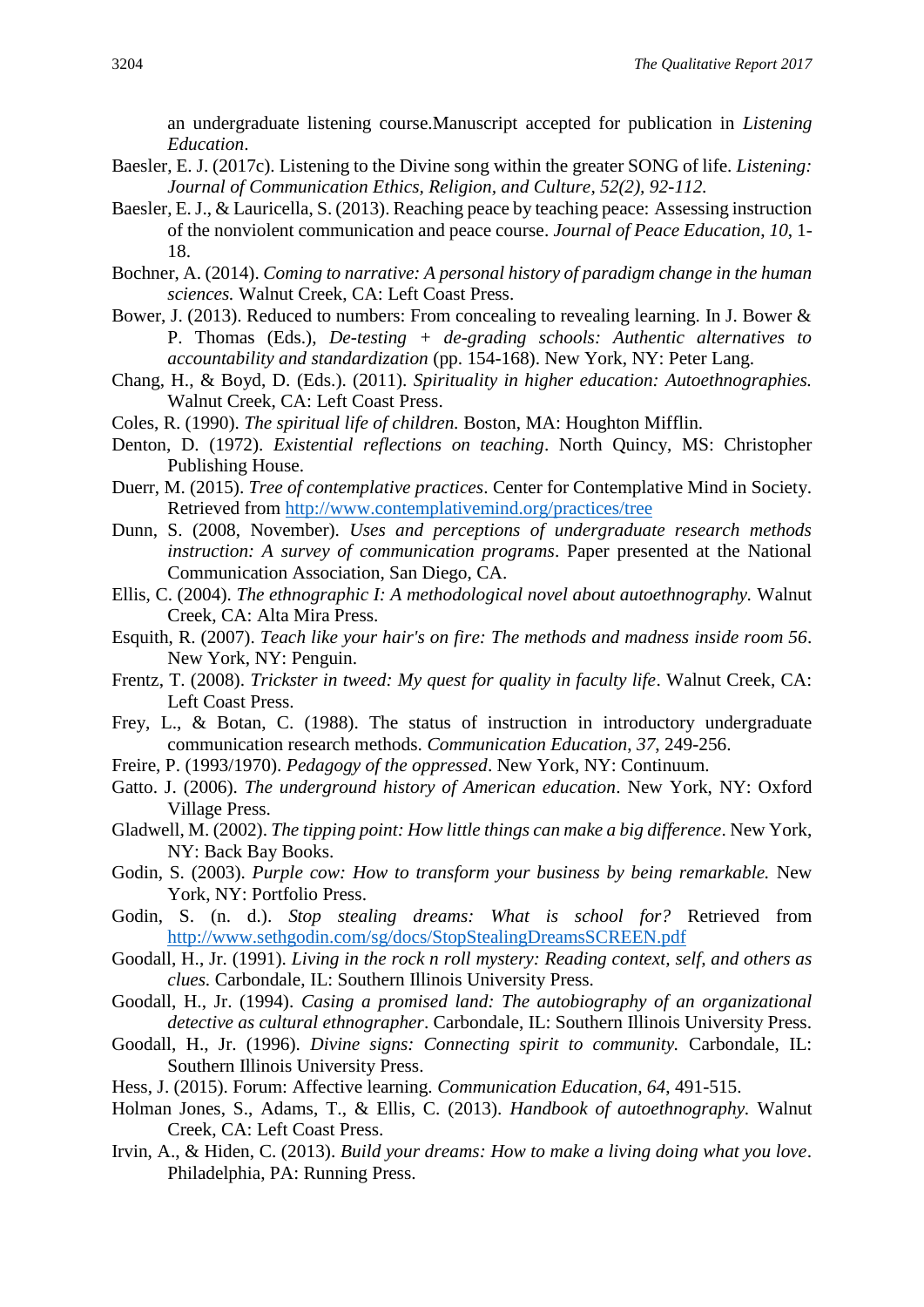Johnson, S. (1998). *Who moved my cheese?* New York, NY: Penguin.

- Keating, T. (1986). *Open mind, open heart: The contemplative dimension of the gospel*. Manitoba, Canada: Amity Publishing.
- Kessler, R. (2000). *The soul of education: Helping students find connection, compassion, and character at school*. Alexandria, VA: Association for Supervision and Curriculum Development.
- Kohn, A. (1999). *Punished by rewards: The trouble with gold stars, incentive plans, A's, praise and other bribes.* Boston, MA: Mariner Books.
- Lewis, C. S. (1960). *The four loves*. San Diego, CA: Harcourt Brace.
- Malikaw, M. (2006). *Teachers for life: Advice and methods gathered along the way*. Lanham, MD: Rowman and Littlefield.
- Mintz, J. (2003). *No homework and recess all day: How to have freedom and democracy in education.* Roslyn Heights, NY: Alternative Education Resource Organization.
- Neil, A. S., & Lamb, A. (1995). *Summerhill school: A new view of childhood.* New York, NY: St. Martin's.
- Nightingale, E. (2002). *Lead the field* [audio]. New York, NY: Simon & Schuster Audio/Nightingale-Conant.
- Paul, R., & Elder, L. (2006). *The art of Socratic questioning*. Dillon Beach, CA: Foundation for Critical Thinking.
- Plante, T. (Ed.). (2010). *Contemplative practices in action: Spirituality, meditation, and health*  Santa Barbara, CA: Praeger.
- Polk, P. (1988). *Montessori: A modern approach.* New York, NY: Schocken.
- Pressfield, S. (2011). *Do the work: Overcome resistance and get out of your own way*. New York, NY: Do You Zoom, Inc.
- Rilke, R. (2000). *Letters to a young poet* (J. M. Burnham, Trans.). Novato, CA: New World Library.
- Roam, D. (2008). *The back of the napkin: Solving problems and selling ideas with pictures*. New York, NY: Portfolio.
- Robinson, K. (2006). *Do schools kill creativity?* [Video file]. Retrieved from [https://www.ted.com/talks/ken\\_robinson\\_says\\_schools\\_kill\\_creativity](https://www.ted.com/talks/ken_robinson_says_schools_kill_creativity)
- Robinson, K. (2015). *The grassroots revolution that's transforming education*. New York, NY: Penguin.
- Rogers, C. (1969). *Freedom to learn.* Santa Fe Springs, CA: Charles Merrill Publishing.
- Rosenberg, M. (2003). *Life-enriching education: Nonviolent communication helps schools improve performance, reduce conflict, and enhance relationships.* Encinitas, CA: Puddle Dancer Press.
- Rosenberg, M. (2005). *Nonviolent communication: A language of life.* Encinitas, CA: Puddle Dancer Press.
- Steiner, R. (1998). *The essentials of education* (4th ed.). Herndon, VA: Steiner Books.
- Sternberg, R. (1999). *Love is a story: A new theory of relationships.* Oxford, UK: Oxford University Press.
- Tufte, E. (2006). *The cognitive style of power point* (2nd ed.). Cheshire, CT: Graphic Press.
- Vaillant, G. (2012). *Triumphs of experience: The men of the Harvard grant study*. Cambridge, MA: Belknap Press.
- Vella, J. (2002). *Learning to listen, learning to teach: The power of dialogue in educating adults* (Rev. ed.). San Francisco, CA: Jossey-Bass.
- Wilber, K., Patten, T., Leonard, A., & Morelli, M. (2008). *Integral life practice: A 21st century blueprint for physical health, emotional balance, mental clarity, and spiritual awakening*. Boston, MA: Integral Books.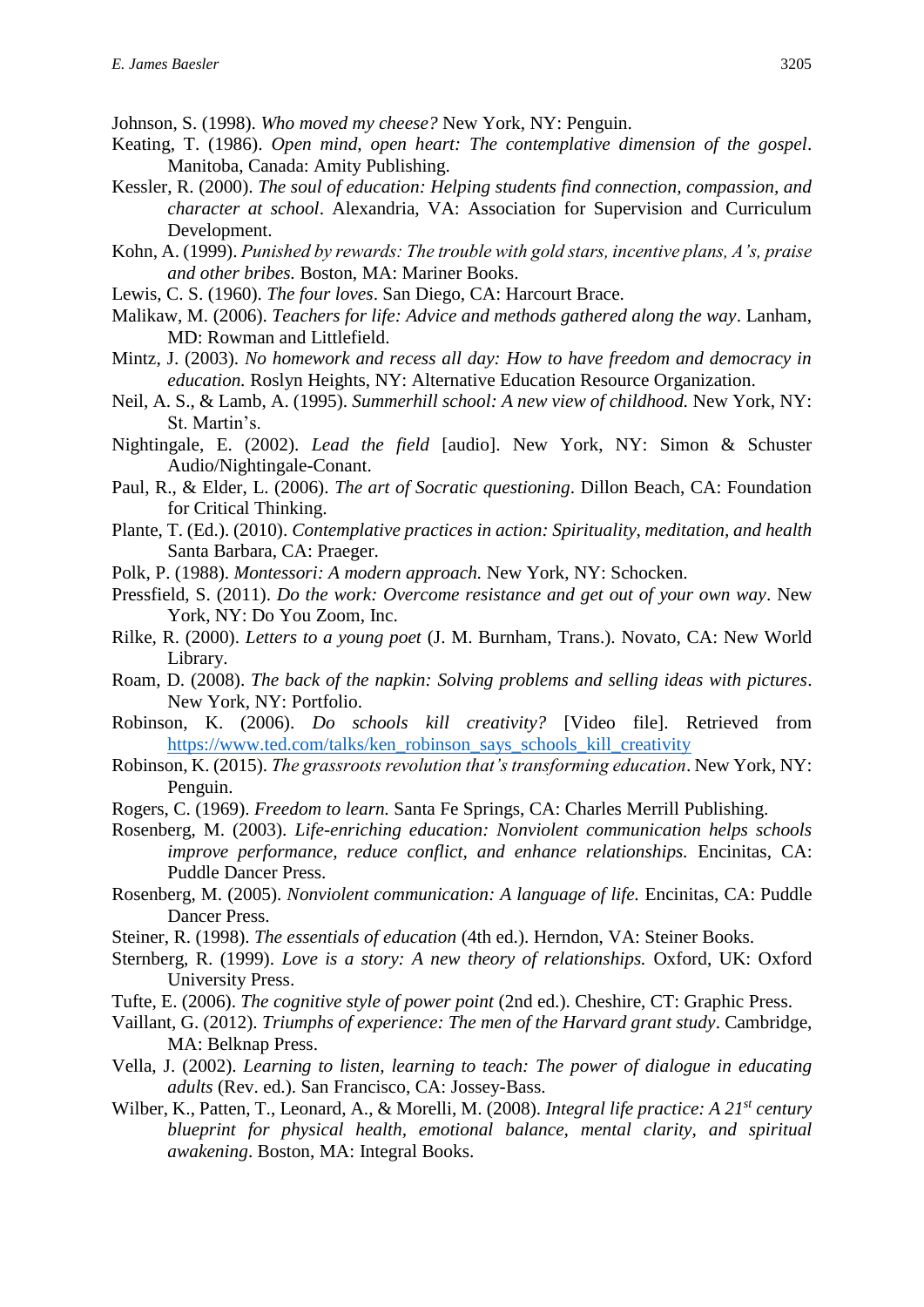### **Appendix A**

## **Samples of Former Student's Purple Cow Dream Research Projects**

2<sup>nd</sup> Chance. This program connects first time college students convicted of a nonviolent crime (most often drug related) with local businesses who will give them a second chance for employment.

**Truck'n Biodiesel.** Surveying diesel truck drives at a local gas station revealed that truckers are willing to buy biodiesel for just under the current price of gas, and that gas station owners are willing to sell biodiesel. The purple cow part is to create homemade biodiesel from enough local restaurant's vegetable waste to fill this need.

**Green Windows.** Almost every college student that has access to a section of a sunlit window to grow some vegetables using hydroponics, or even using a simple plastic pot with soil from a nearby yard. The purple part is targeted toward students in dorms on campus. Each dorm (or floor of a dorm) could grow a different vegetable, and then share the produce with other dorms/floors. If the types of vegetables are timed properly, there can be a continuous supply of veggies for everyone.

**The Lym.** This creative idea combines the best of a library (the "L" in LYM) with the best of a gym (the "YM" in LYM). The goal is to enhance the health of body AND mind under the one roof. The idea is to make the Lym a community center for low income children and teens in an urban area near campus.

**Animalia.** Creating a farm-like home for unwanted pets of all kinds (from snakes to rabbits to dogs, cats, horses, and…). Options for pet adoption are included, as well as sponsoring a pet. Pets stay until adopted or die a natural death. The farm is run by volunteers, especially high school and college students, that care about animals.

**Sneaks and Peeks.** In this small shop located near the resort boardwalk of Virginia Beach, vacationers and locals design their own sneakers (sneaks) and sunglasses (peeks) with the assistance of a software program in the shop. Pictures are taken of the person's feet and head, and the sneakers and sunglasses are custom fit through the marvels of 3D printing.

**I was there.** This dream project is geared to those that like to travel to famous park landmarks. The purple part is to prove that you "were there" by using an app on a mobile phone device that is activated when you are within 10 feet of the landmark. Currently, travelers take pictures of themselves by the landmark, but skeptics often wonder if they simply photo-shopped their image into the picture. A speciale-badge that matches the theme of the landmark and colors of the park appears on a mobile phone as proof that you "were there."

**Take it or Leave it.** A weather proof plastic bin with shelves was set up near the parking lot area of an apartment complex with a note attached explaining that you can take anything in the bin (for free) and/or leave anything that you want to donate for people in the apartment complex. Permission from the management was secured, tenants were notified, and a trial run proved successful. Plans to field test at other apartment complexes are on the horizon.

**Global Coffee House.** This student wanted to bring her coffee shop experience in Italy to America by creating a friendly home atmosphere coffee shop with exotic brews from all over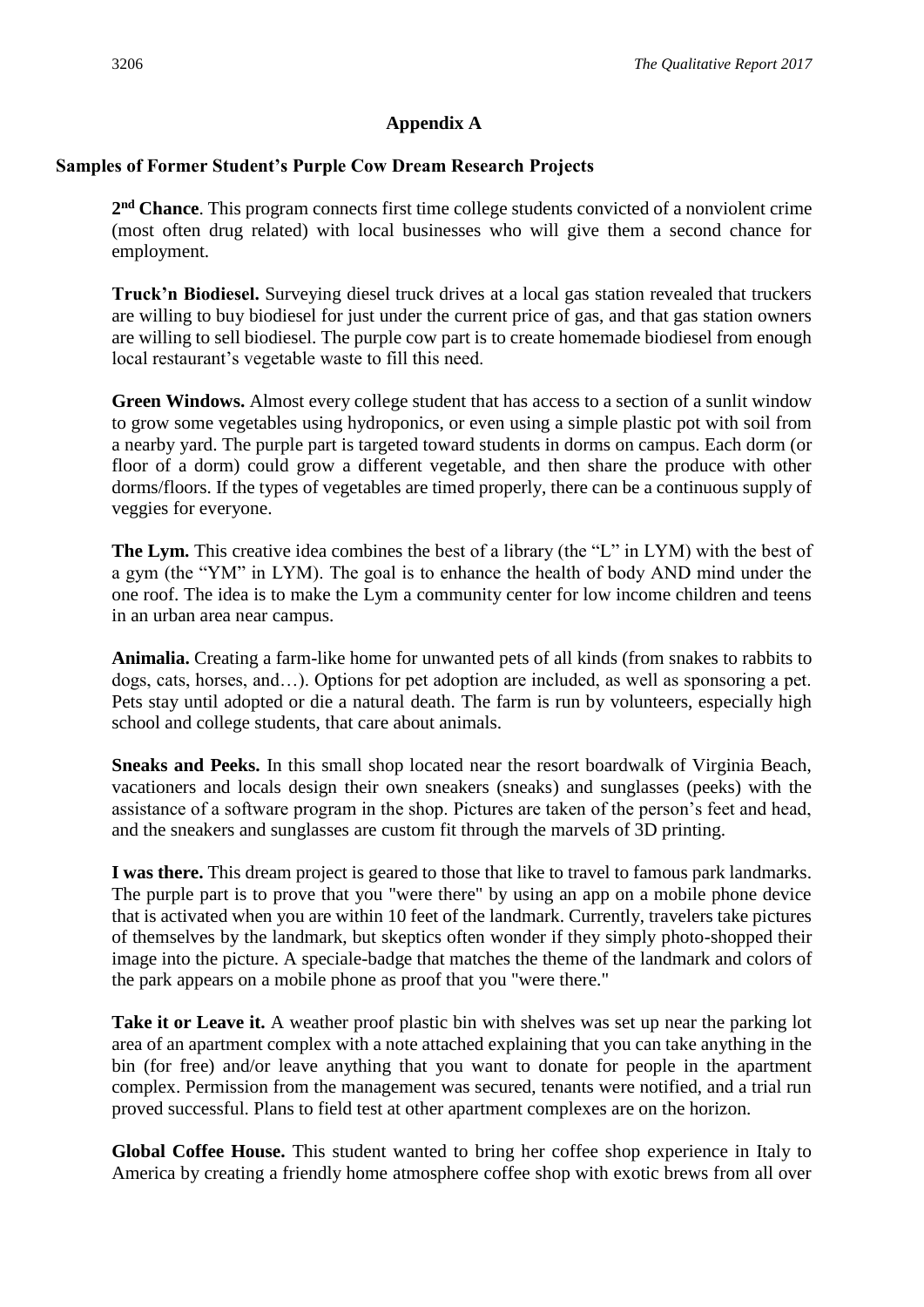the world. Pictures of the landscape from the places where the coffee is grown, and pictures of the farmers, along with the story of their lives, decorate the walls.

**Ugly Produce.** A business plan is created to open a farmer's market type store that sells produce that is "ugly" (too small, misshapen, blemished, and so forth) at significantly reduced prices. Research found that 25 to 40 per cent of local produce grown in near-by farmland doesn't make it to the market because it doesn't fit the "gold standard." This project saves some of the produce that is plowed under by making it available at discounted prices. This arrangement economically benefits the farmer and the consumer.

**Cool Hats.** Starting a new fashion line of cute clothes for larger sizes requires an entry point. This student decided to test one of her designs on female college students in her network of relationships on *Facebook*. She designed, marketed, and sold cool designer hats with hand embroidered logos. Twenty initial hats sold out in the first week that they were posted on-line.

**Mobile Stu.** This student duo proposed to buy a recreational vehicle on *Craig's List*, reconvert it into a mobile studio for young musicians, and promote their work with social media (*Facebook* and *Twitter*). They found but did not purchase the recreational vehicle, but they did record and promote the work of two young musicians.

**ATM.** This student created and copyrighted his own music label called "Addicted to Music" (ATM). He also created and uploaded original songs from the label to social media, performed at live shows to promote the label, and signed one rap artist to the label. His vision of the future includes an ATM studio and a nationwide tour.

**My Song.** A concrete goal seemed doable at the beginning of the term: produce one song and get it played on the radio. This student sang since childhood--school plays, church choir, football games...and over the years, she had written over 20 song lyrics, but she could not produce her own song for others to hear. For this project, she spent over 30 hours during four weeks in a sound booth trying to make beats for her song and edit them together with her voice. Ultimately, she did not get the song on the radio, nor did she even finish the song. She did interview local song writers and artists and found out that "you can't do it alone." You need to ask for help. When she presented her project to the class at the end of the term, she narrated a story of two friends that both ended their life prematurely in the past few months. Then she sang acapella the song she had been working on entitled, *Hold On*. She humbly ended the presentation: "Maybe my song will help others *hold on* and have hope so that they won't end their life like my friends did." My face was wet with tears...I was so proud of her. I have no doubt that she will make her dream come true.

#### **Author Note**

E. James Baesler, Ph.D., is Full Professor of Communication in the Department of Communication and Theatre Arts at Old Dominion University in Norfolk, Virginia. He earned his B.A. (1983) and M.A. from San Jose State University (1985), and Ph.D. (1991) from University of Arizona. His research spans from nonverbal communication and social influence to religious and spiritual communication, especially the content, function, and forms of prayer, developing and testing the Relational Prayer Theory over a twenty-year period. More recent work includes several autoethnographies on teaching/learning listening, peace, and research methods. His published work includes *Theoretical Explorations and Empirical Investigations of Communication and Prayer*, and a number of scholarly articles published in: *Communication*